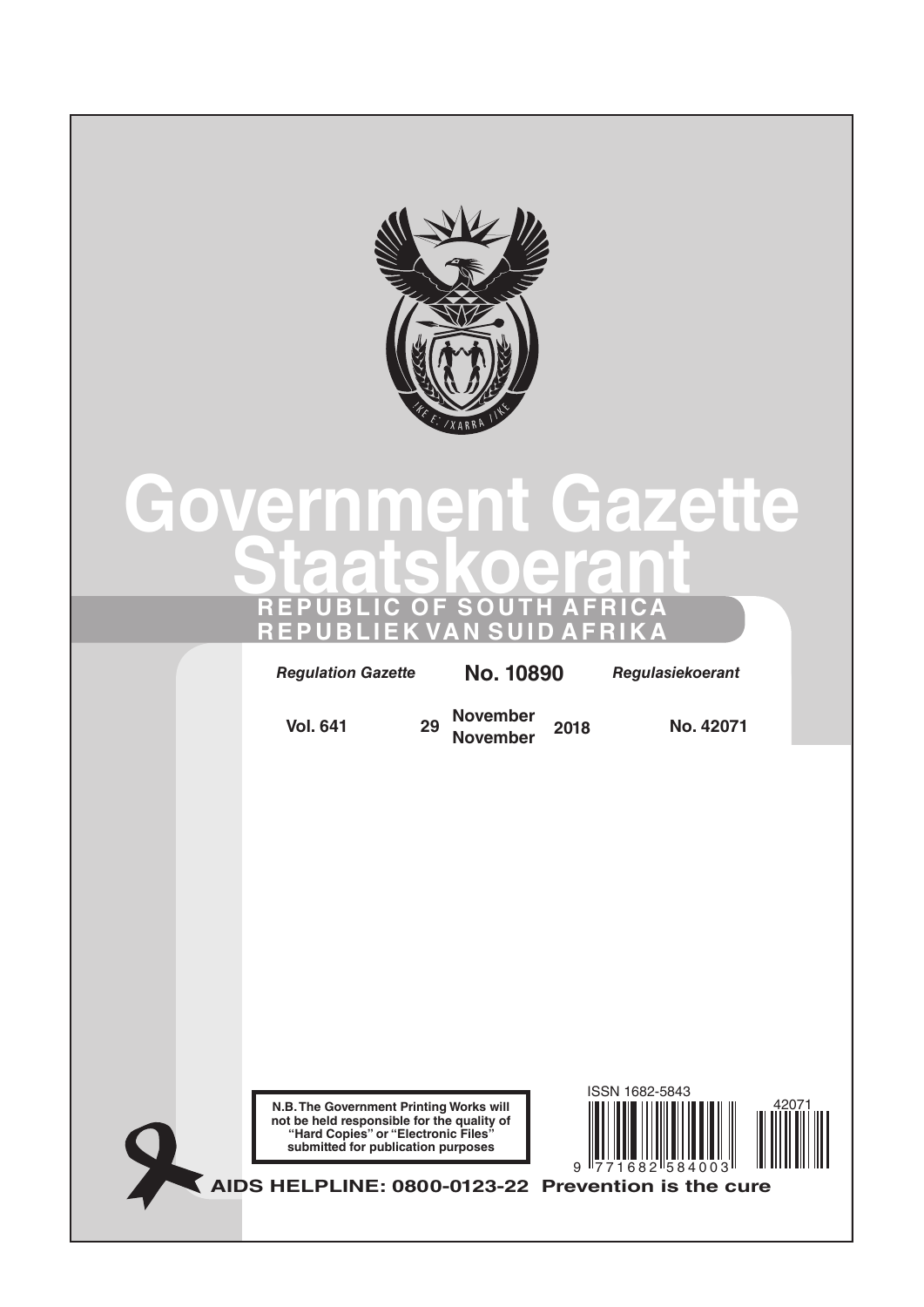This gazette is also available free online at **www.gpwonline.co.za**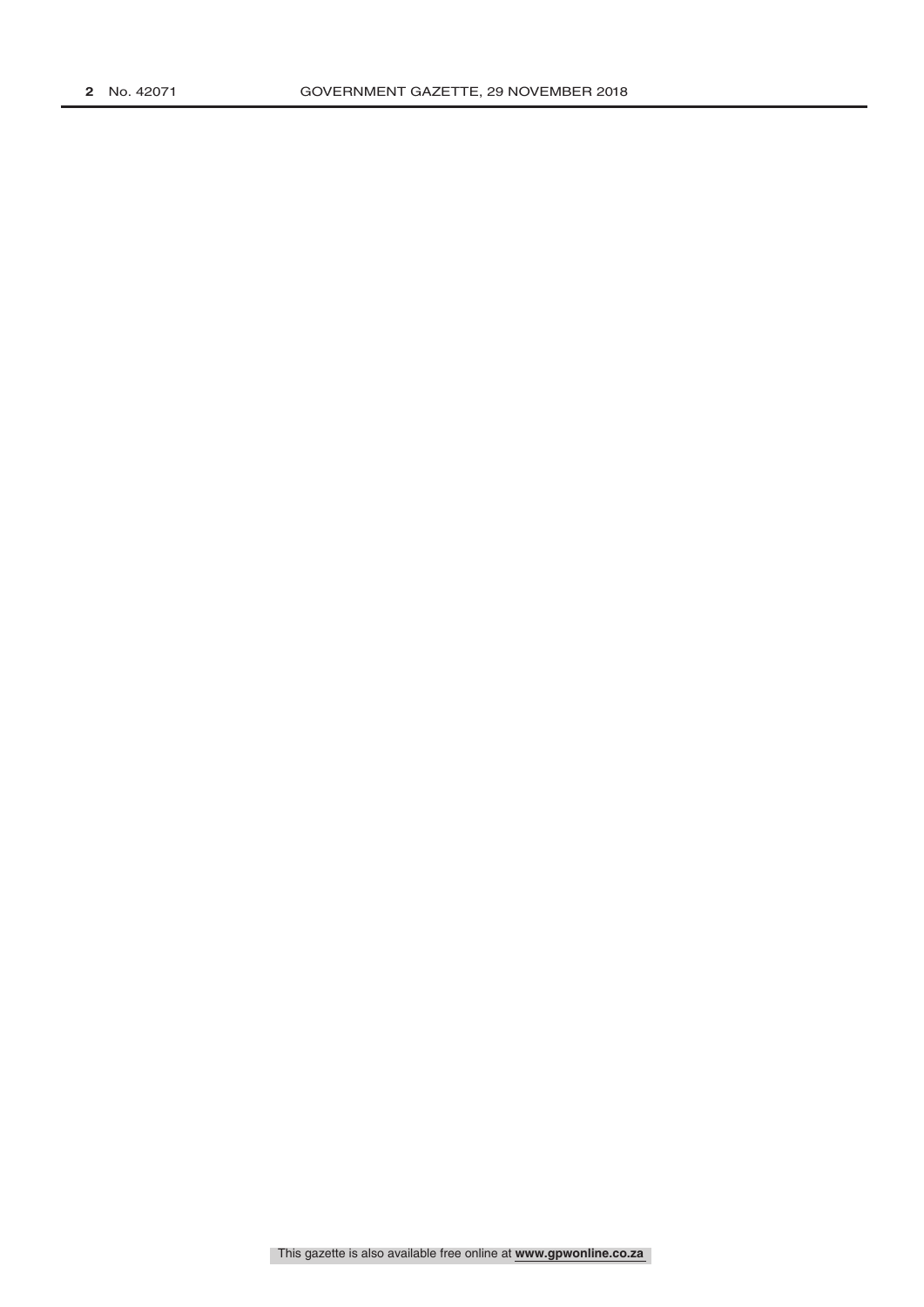#### **IMPORTANT NOTICE:**

**The GovernmenT PrinTinG Works Will noT be held resPonsible for any errors ThaT miGhT occur due To The submission of incomPleTe / incorrecT / illeGible coPy.**

**no fuTure queries Will be handled in connecTion WiTh The above.**

#### **Contents**

| No.     |                                                                                                              | Gazette<br>No. | Page<br>No. |
|---------|--------------------------------------------------------------------------------------------------------------|----------------|-------------|
|         | <b>GOVERNMENT NOTICES • GOEWERMENTSKENNISGEWINGS</b>                                                         |                |             |
|         | Home Affairs, Department of/ Binnelandse Sake, Departement van                                               |                |             |
| R. 1328 | Immigration Act, 2002: Draft First Amendment of the Immigration Regulations, 2014 made under the Immigration |                |             |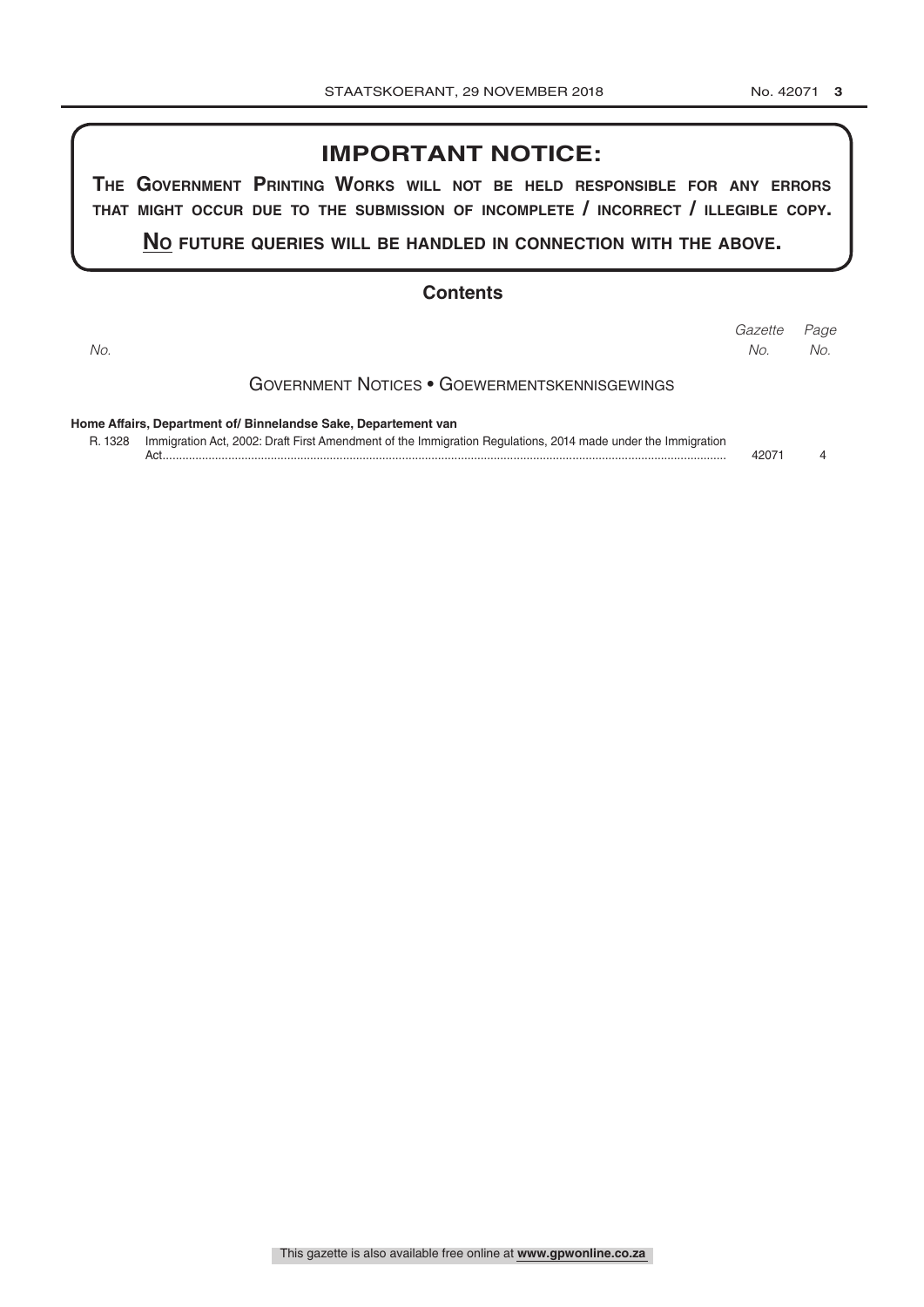#### Government Notices • Goewermentskennisgewings

#### **DEPARTMENT OF HOME AFFAIRS**

**NO. R. 1328 29 NOVEMBER 2018**

#### **IMMIGRATION ACT, 2002**

### **DRAFT FIRST AMENDMENT OF THE IMMIGRATION REGULATIONS, 2014 MADE UNDER THE IMMIGRATION ACT**

The Minister of Home Affairs has, in terms of section 7 of the Immigration Act, 2002 (Act No. 13 of 2002), after consultation with the Immigration Advisory Board, made the Regulations in the Schedule.

#### **SCHEDULE**

#### **Definition**

**1.** In this Schedule "the Regulations" means the Regulations made under the Immigration Act, 2002 (Act No. 13 of 2002), published under Government Notice No. R.413 of 22 May 2014.

#### **Amendment of regulation 1 of the Regulations**

- **2.** Regulation 1 of the Regulations is hereby amended by—
	- *(a)* the substitution for the following definition of **"the Act"** of the following definition:
		- "**"the Act"** means the Immigration Act, 2002 (Act No. 13 of 2002); and
	- *(b)* the insertion of the following definition:

"**"birth certificate"** means any birth record of a child issued by the relevant authority indicating the full names, surname and the date of birth, including the names and surname(s) of the parent(s) of such a child; and".

#### **Substitution of regulation 3 of the Regulations**

**3.** The following regulation is hereby substituted for regulation 3 of the Regulations:

#### **"Permanent homosexual or heterosexual relationship**

**3.**(1) An applicant for a visa in terms of the Act who asserts in his or her application to be a spouse, as defined in paragraph *(b)* of the definition of spouse in section 1 of the Act, must prove to the satisfaction of the Director-General that he or she is a spouse to a citizen or permanent residence permit holder in the manner set out in subregulation (2).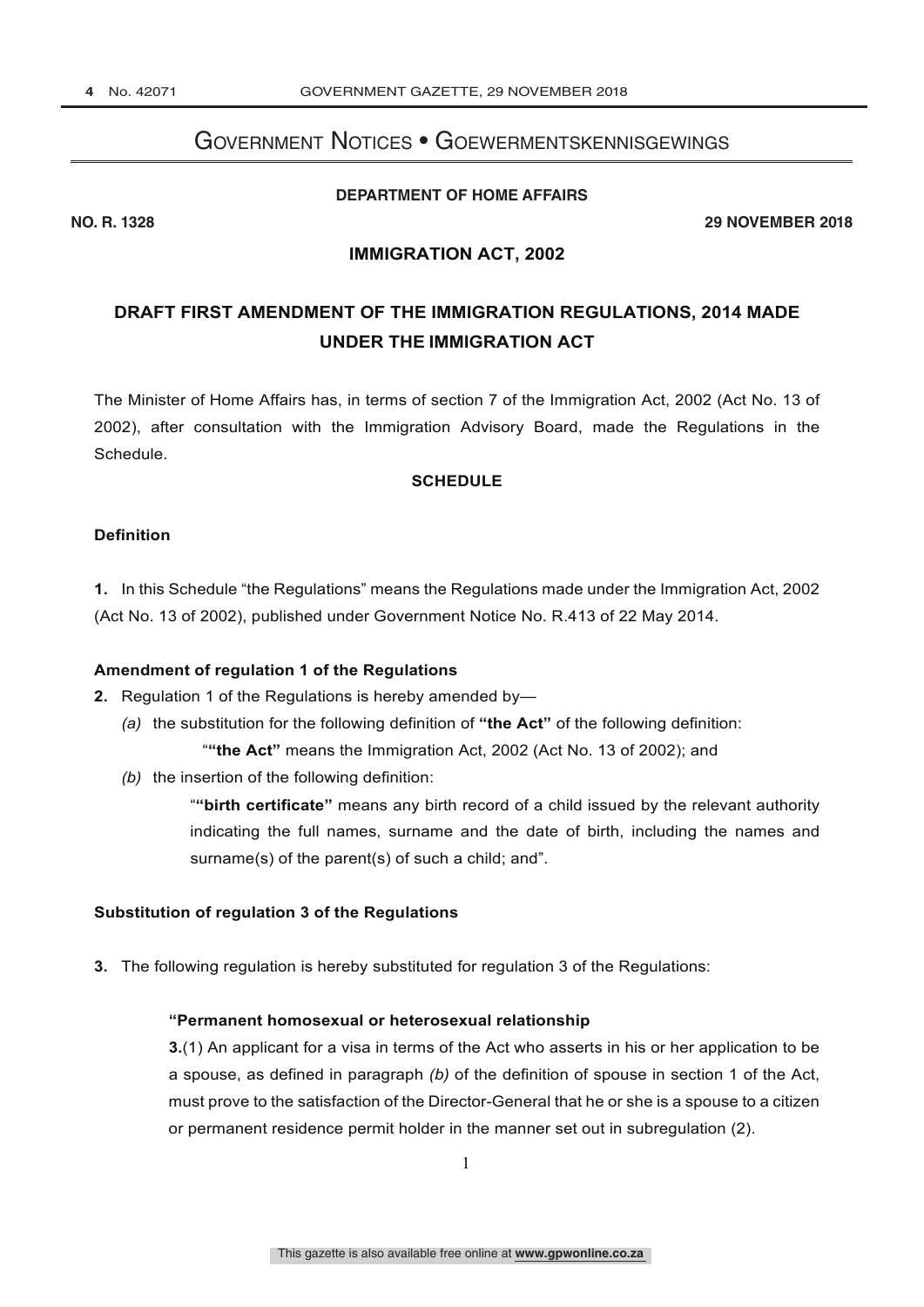- (2) An applicant contemplated in subregulation (1) must submit—
	- *(a)* a notarial agreement signed by both parties attesting that—
		- (i) the permanent homosexual or heterosexual relationship has existed for at least two years before the date of application for a relevant visa and that the relationship still exists to the exclusion of any other person; and
		- (ii) neither of the parties is a spouse in an existing marriage or a permanent homosexual or heterosexual relationship with any other person;
	- *(b)* an affidavit on Part A of Form 12 illustrated in Annexure A, confirming the continued existence of the permanent homosexual or heterosexual relationship;
	- *(c)* in the case where such a party was a spouse in a previous marriage, any official documents that prove the dissolution of such marriage either by divorce or the death of the other spouse;
	- *(d)* documentation to prove—
		- (i) the financial support the partners provide to each other; and
		- (ii) the extent to which the financial and other related responsibilities are shared by the applicant and his or her spouse; and
	- *(e)* where applicable, in the case of a permanent homosexual or heterosexual relationship concluded between two foreigners in a foreign country, an official recognition of the relationship issued by the relevant authorities of the country concerned.

(3) Both partners to a permanent homosexual or heterosexual relationship may be interviewed separately, on the same date and time, to determine the authenticity of the existence of their relationship.

(4) An applicant contemplated in subregulation (1) who has been issued with a visa must, after a period of two years from the date of issuing of that visa, inform the Director-General whether or not the permanent homosexual or heterosexual relationship still exists by submitting to the Director-General an affidavit on Part B of Form 12 illustrated in Annexure A.

(5) An applicant contemplated in subregulation (1) who has been granted a visa on the basis of the permanent homosexual or heterosexual relationship must immediately inform the Director-General when his or her relationship ceases to exist.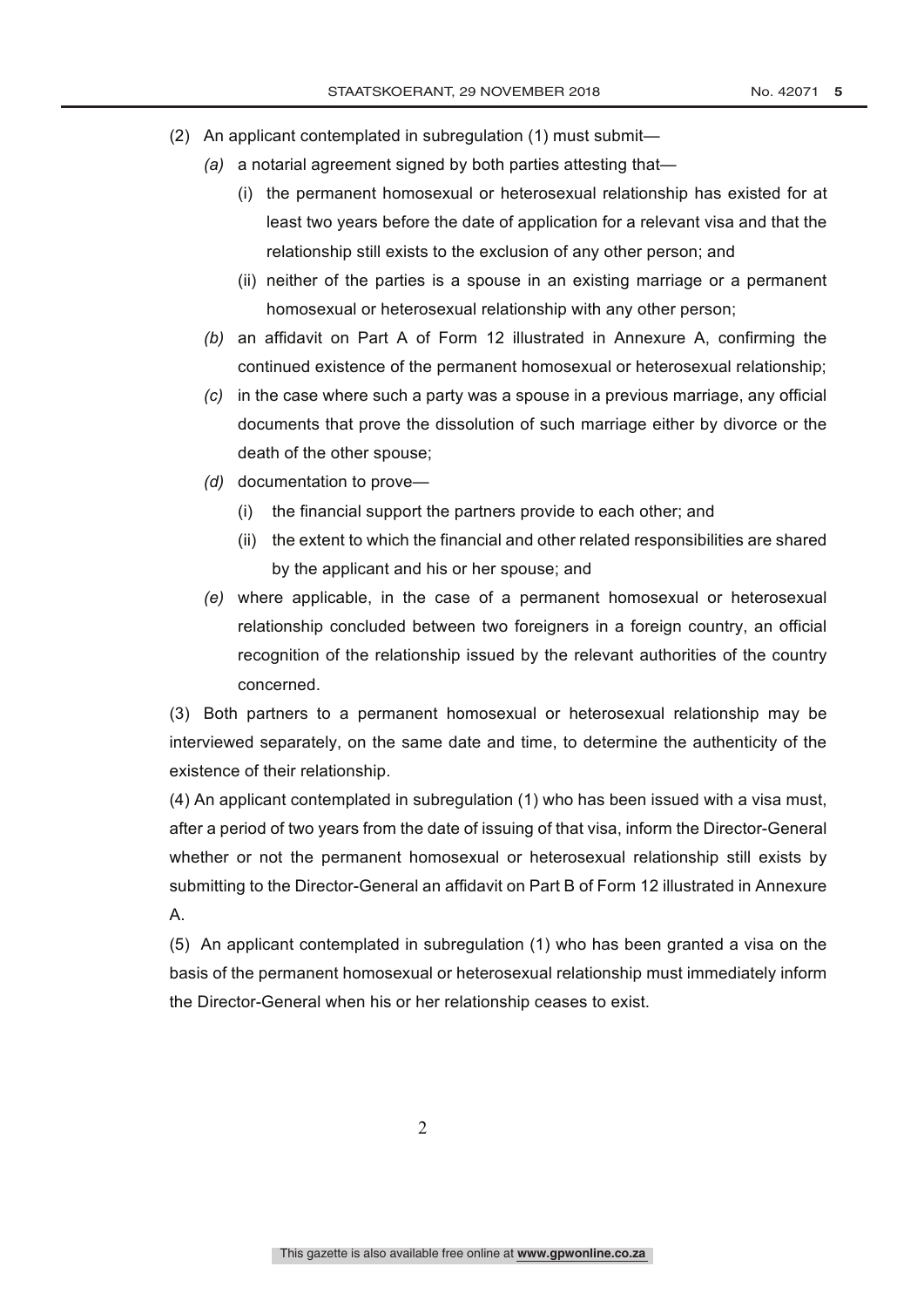(6) The Director-General may, upon receipt of the information contemplated in subregulation (5), withdraw the visa issued on the basis of the existence of a permanent homosexual or heterosexual relationship.

(7) Whenever it appears to the Director-General that a visa was acquired through error, misrepresentation or fraud, he or she shall withdraw the visa and, where applicable, cause criminal charges to be laid against all parties implicated in the misrepresentation or fraud.".

#### **Amendment of regulation 6 of the Regulations**

**4.** Regulation 6 of the Regulations is hereby amended by the substitution for subregulation (12) of the following subregulation:

> "(12A) For the purposes of subregulation (12B)*(a)*, *(c)* and *(d),* where a child presents a passport which contains the details of his or her parent or parents, an immigration officer shall not require such child to produce a birth certificate.

> (12B)*(a)* Where a parent or parents, legal guardian or any other person is travelling with a child who is a South African citizen, such person must, upon departure from or entry into the Republic, produce—

- (i) a copy of a birth certificate or passport containing the details of the parent or parents of the child;
- (ii) where applicable, a copy of an adoption order;
- (iii) a letter of consent from the other parent or parents, or legal guardian, as the case may be, of the child authorising such person to depart from or enter into the Republic with the child he or she is travelling with;
- (iv) a copy of the passport, or identity card in the case of South African citizens, of the parent or parents or legal guardian of the child;
- (v) the contact details of the parent or parents, or legal guardian, of the child;
- (vi) a copy of a court order granting full parental responsibilities and rights or legal guardianship in respect of the child, if he or she is the parent or legal guardian of the child; or
- (vii) where applicable, a copy of a death certificate of the deceased parent, parents or legal guardian of the child.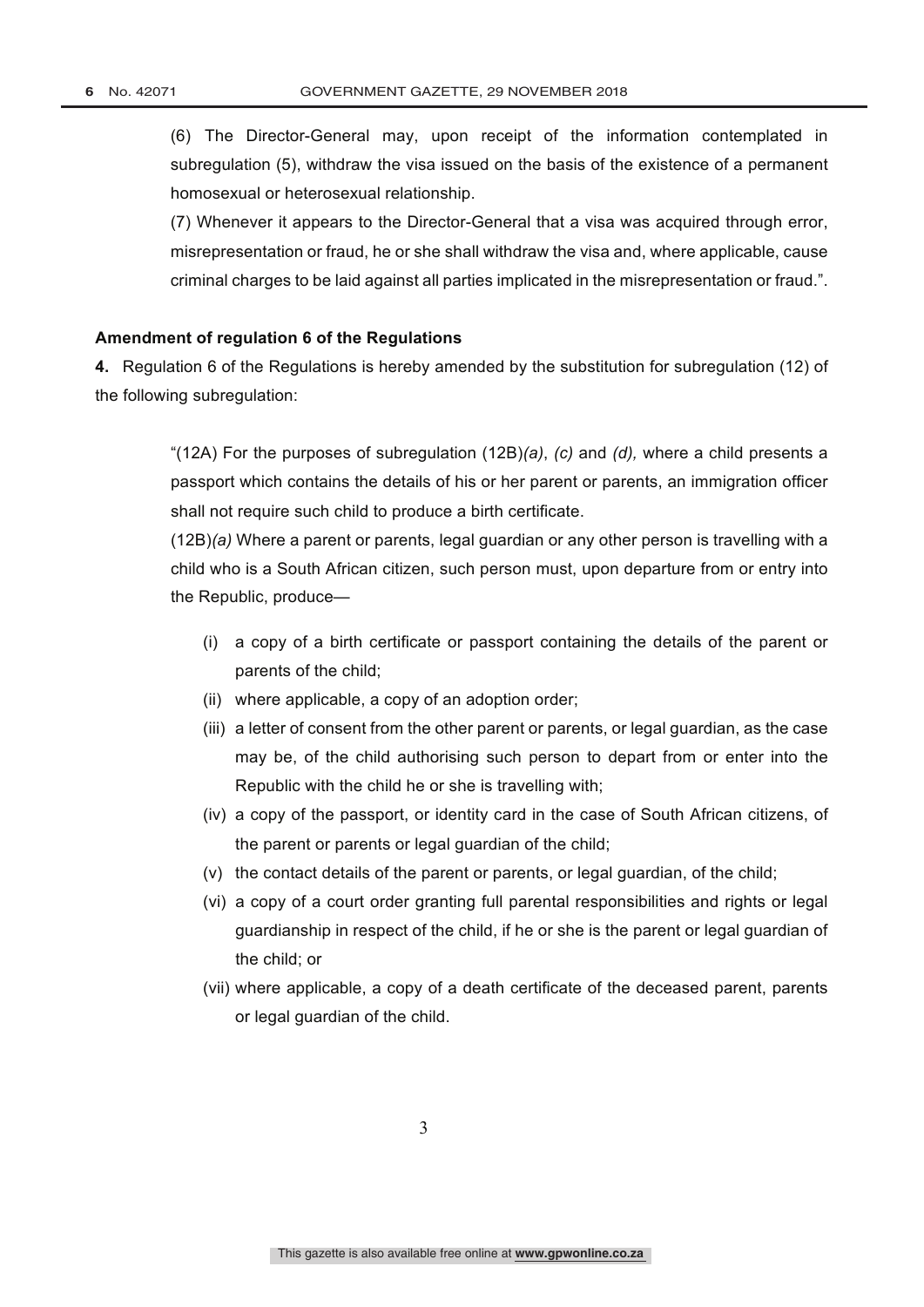*(b)* Where a parent or parents, legal guardian or any other person from a visa required country intends to travel with a child, he or she must, when applying for a visa for such child, submit—

- (i) a copy of a birth certificate of the child;
- (ii) where applicable, copy of an adoption order;
- (iii) a letter of consent from the other parent or parents, or legal guardian of the child authorising him or her to enter into or depart from the Republic with the child he or she is travelling with;
- (iv) a copy of the passport of the parent or parents, or legal guardian, of the child;
- (v) the contact details of the parent or parents, or legal guardian, of the child;
- (vi) a copy of a court order granting full parental responsibilities and rights or legal guardianship in respect of the child, if he or she is the parent or legal guardian of the child; or

(vii) where applicable, a copy of a death certificate of the deceased parent, parents or legal guardian of the child.

*(c)*(i) Where one parent, legal guardian or any other person is travelling with a child, he or she may be required by an immigration officer to produce a copy of a birth certificate of the child in order to establish the relationship with such child, unless the child is from a visa required country, upon admission into or departure from the Republic and the immigration officer must, in examining such child for admission into or departure from the Republic request and consider, where applicable―

- (aa) the reasons for the absence of the other parent or parents of the child;
- (bb) a letter of consent from the other parent or parents or guardian of the child authorising him or her to enter into or depart from the Republic with the child he or she is travelling with;
- (cc) a copy of the passport of the absent parent or parents or legal guardian of the child;
- (dd) the contact details of the absent parent or parents or legal guardian of the child;
- (ee) a copy of a court order granting full parental responsibilities and rights or legal guardianship in respect of the child, if he or she is the parent or legal guardian of the child; or
- (ff) where applicable, a copy of a death certificate of the deceased parent, parents or legal guardian of the child: Provided that the Director-General may, where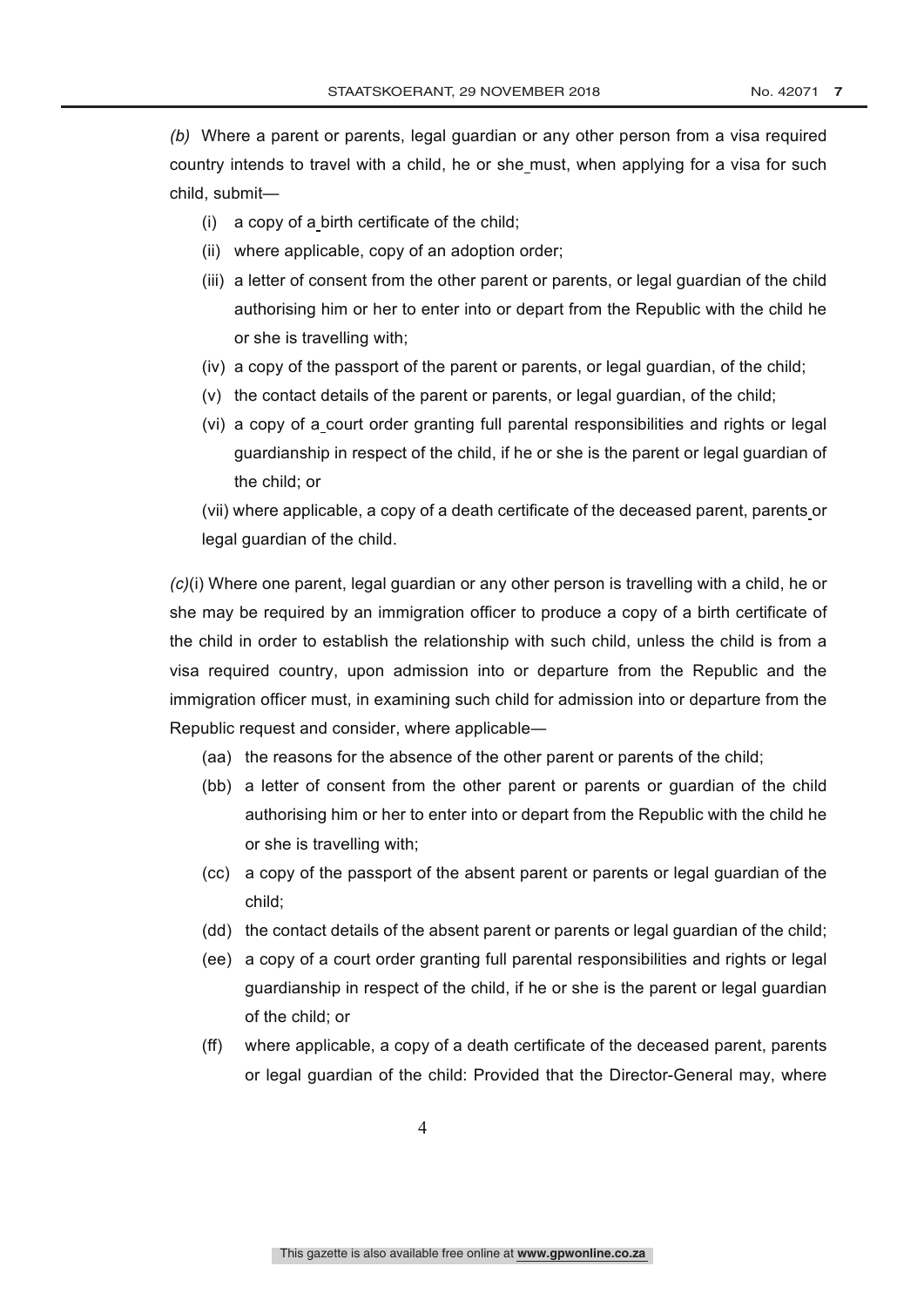the parent or parents are deceased and the child is travelling with a person related to him or her, approve such a person to enter into or depart from the Republic with such a child.

- (ii) Where an immigration officer requests a traveller to produce a birth certificate of a child or the documentation referred to in subparagraphs *(aa)* to *(ff),* and such is not provided within 24 hours, he or she may refuse admission into or departure from the Republic of such a child.
- (iii) Any person travelling with a child as contemplated in paragraph *(c)*(i) is strongly advised to be in possession of the documentation referred to in subparagraph *(i)* when seeking admission into or departure from the Republic.
- *(d)* Any unaccompanied child shall produce to the immigration officer―
	- (i) a copy of his or her birth certificate;
	- (ii) where applicable, a copy of an adoption order;
	- (iii) a letter of consent from one or both his or her parents or legal guardian, as the case may be, for the child to travel into or depart from the Republic;
	- (iv) a copy of the passport of the parent or parents or legal guardian of the child;
	- (v) the contact details of the parent or parents or legal guardian of the child;
	- (vi) a copy of a court order granting full parental responsibilities and rights or legal guardianship in respect of the child, if he or she is the parent or legal guardian of the child;
	- (vii) where applicable, a copy of a death certificate of the deceased parent, parents or legal guardian of the child;
	- (viii) a letter from the person who is to receive the child in the Republic, containing his or her residential address and contact details in the Republic where the child will be residing; and
	- (ix) a copy of the identity card or valid passport and visa or permanent residence permit of the person who is to receive the child in the Republic.

#### **Amendment of regulation 11 of the Regulations**

**5.** Regulation 11 of the Regulations is hereby amended by the substitution for subregulation (4) of the following subregulation:

5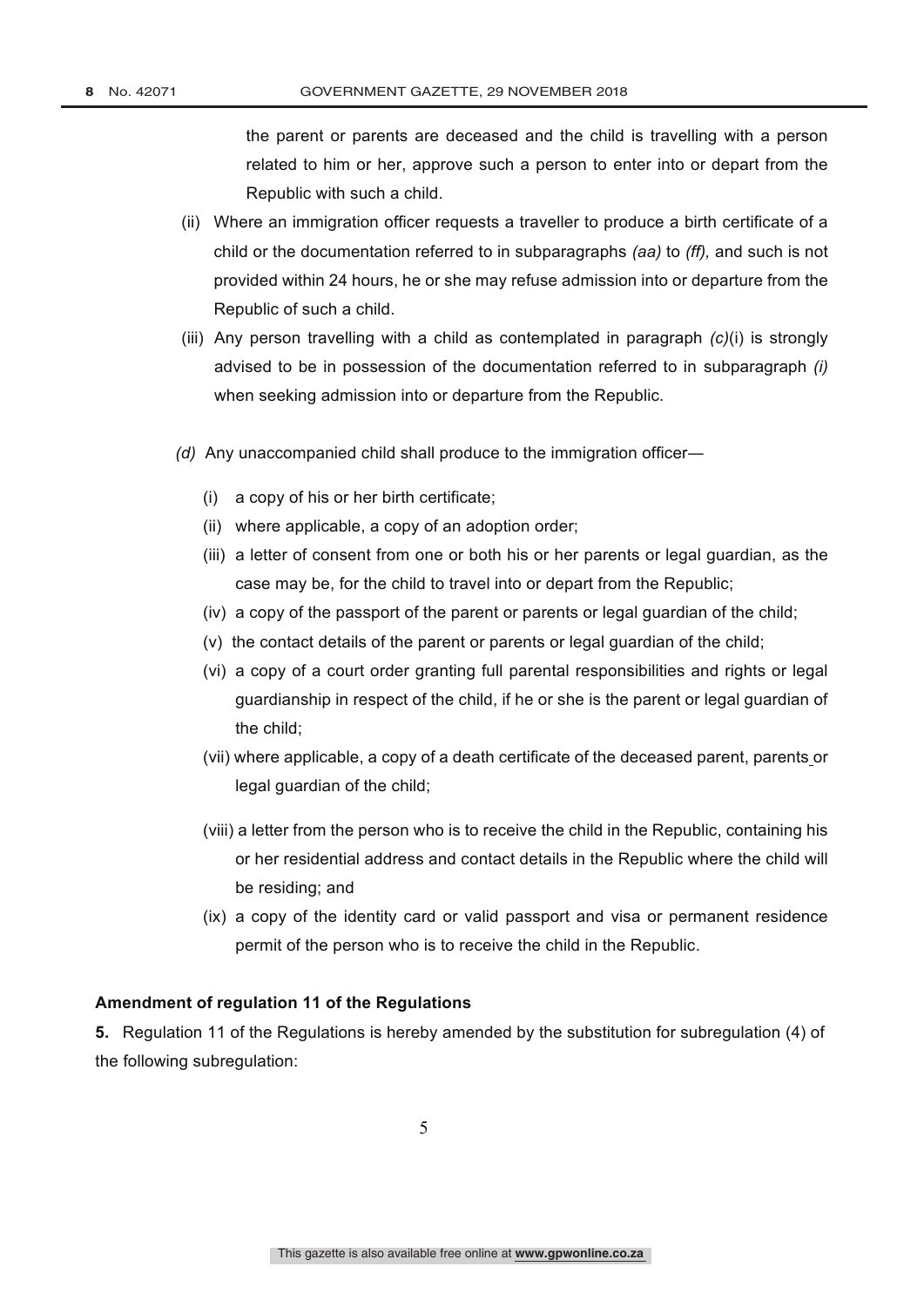- "(4) An activity contemplated in section 11(1)*(b)*(iv) of the Act shall be—
	- *(a)* work conducted for a foreign employer pursuant to a contract which partially requires conducting of certain activities in the Republic and relates to—
		- (i) teaching at an international school;
		- (ii) in respect of films and advertisements produced in South Africa, including, but not limited to, an actor, cameraman, hairstylist, make-up artist or lighting and sound engineer;
		- (iii) a foreign journalist seconded to the Republic by a foreign news agency;
		- (iv) a visiting professor or lecturer or an academic researcher;
		- (iii) an artist who wishes to write, paint or sculpt: Provided that he or she submits a portfolio of his or her previous work;
		- (iv) a person involved in the entertainment industry, travelling through the Republic to perform;
		- (v) a tour leader or host of such a tour; or
		- (vi) a religious leader of a recognised religious organisation or denomination;
	- *(b)* to accompany the holder of a visa issued in terms of section 11, 13, 14, 15, 17, 18, 19, 20 or 22: Provided that such a foreigner must be the spouse or child of the holder of such visa; or
	- *(c)* to testify as a state witness in a criminal court case: Provided that the application shall be initiated by the relevant Deputy Director of Public Prosecutions, stating the reasons for such a foreigner to stay in the Republic.".

#### **Substitution of regulation 14 of the Regulations**

**6.** The following regulation is hereby substituted for regulation 14 of the Regulations:

#### "**Business visa**

**14.**(1) An application for a business visa by a foreigner who intends to establish a business or invest in a business that is not yet established in the Republic, shall be accompanied by—

*(a)* a certificate or a factual finding report issued by a chartered accountant registered with the South African Institute of Chartered Accountants, a professional accountant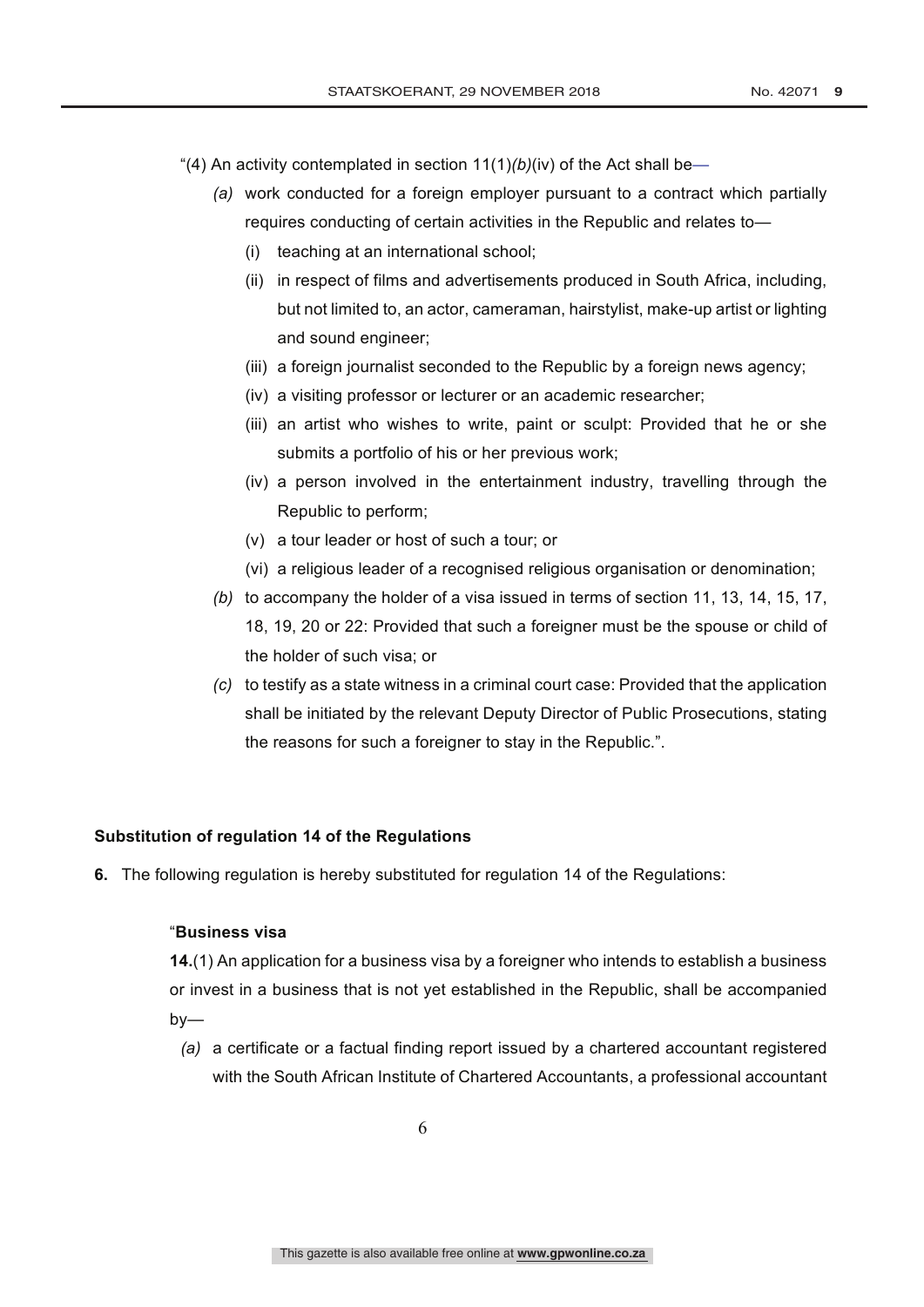registered with the South African Institute of Professional Accountants or a business accountant registered with the South African Institute for Business Accountants to the effect that―

- (i) at least an amount in cash to be invested in the Republic as determined from time to time by the Minister, after consultation with the Minister of Trade and Industry, by notice in the *Gazette*, is available; or
- (ii) at least an amount in cash and a capital contribution as determined from time to time by the Minister, after consultation with the Minister of Trade and Industry, by notice in the *Gazette*, is available*;*
- *(b)* an undertaking by the applicant that at least 60% of the total staff complement to be employed in the operations of the business shall be South African citizens or permanent residents employed permanently in various positions: Provided that proof of compliance with this undertaking shall be submitted within 12 months of the issuance of the visa;
- *(c)* an undertaking to register with the—
	- (i) South African Revenue Service;
	- (ii) Unemployment Insurance Fund;
	- (iii) Compensation Fund for Occupational Injuries and Diseases;
	- (iv) Companies and Intellectual Properties Commission (CIPC), where legally required; and
	- (v) relevant professional body, board or council recognised by SAQA in terms of section 13(1)*(i)* of the National Qualifications Framework Act, where applicable, Provided that upon registration, all certificates shall be submitted to the Director-General;
- *(d)* a police clearance certificate; and
- *(e)* a letter of recommendation from the Department of Trade and Industry regarding—
	- (i) the feasibility of the business; and
	- (ii) the contribution to the national interest of the Republic.

(2) An application for a business visa by a foreigner who has established a business or invested in an existing business in the Republic, shall be accompanied by—

*(a)* a certificate or a factual finding report issued by a chartered accountant registered with the South African Institute of Chartered Accountants, a professional accountant registered with the South African Institute of Professional Accountants or a business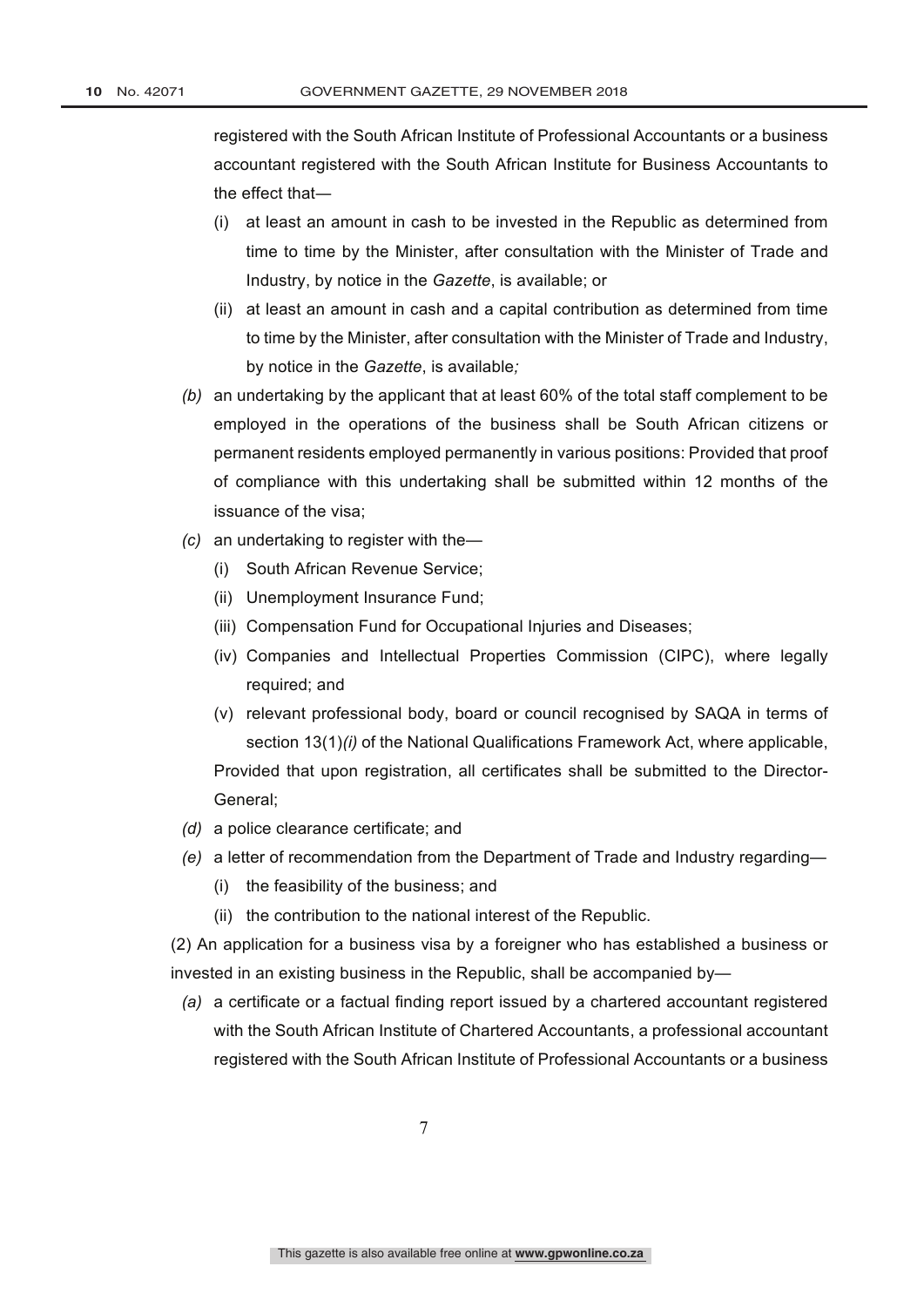accountant registered with the South African Institute for Business Accountants to the effect that―

- (i) at least an amount in cash as determined from time to time by the Minister, after consultation with the Minister of Trade and Industry, by notice in the *Gazette*, is available or already invested in the Republic; or
- (ii) at least an amount in cash and a capital contribution as determined from time to time by the Minister, after consultation with the Minister of Trade and Industry, by notice in the *Gazette*, is available or already invested in the Republic;
- *(b)* proof that at least 60% of the total staff complement employed in the operations of the business are South African citizens or permanent residents employed permanently in various positions;
- *(c)* proof of registration with the—
	- (i) South African Revenue Service;
	- (ii) Unemployment Insurance Fund;
	- (iii) Compensation Fund for Occupational Injuries and Diseases;
	- (iv) Companies and Intellectual Properties Commission (CIPC), where legally required; and
	- (v) relevant professional body, board or council recognised by SAQA in terms of section 13(1)*(i)* of the National Qualifications Framework Act, where applicable;
- *(d)* a police clearance certificate; and
- *(e)* a letter of recommendation from the Department of Trade and Industry regarding—
	- (i) the feasibility of the business; and
	- (ii) the contribution to the national interest of the Republic.

(3) A foreigner who invests in a business to be established or has invested in an existing business shall, in addition to complying with subregulation (2), submit―

- *(a)* financial statements in respect of the preceding financial year; and
- *(b)* proof of the investment.

(4) The applicant must, within 12 months of the visa being issued, submit to the Director-General a letter from the Department of Labour confirming that a report regarding the undertaking referred to in section 15(1)*(c)*(ii) of the Act that 60% of the staff complement employed in the operations of the business are South African citizens or permanent residents who are employed permanently in various positions.

(5) A business visa may be issued for a period not exceeding three years at a time.".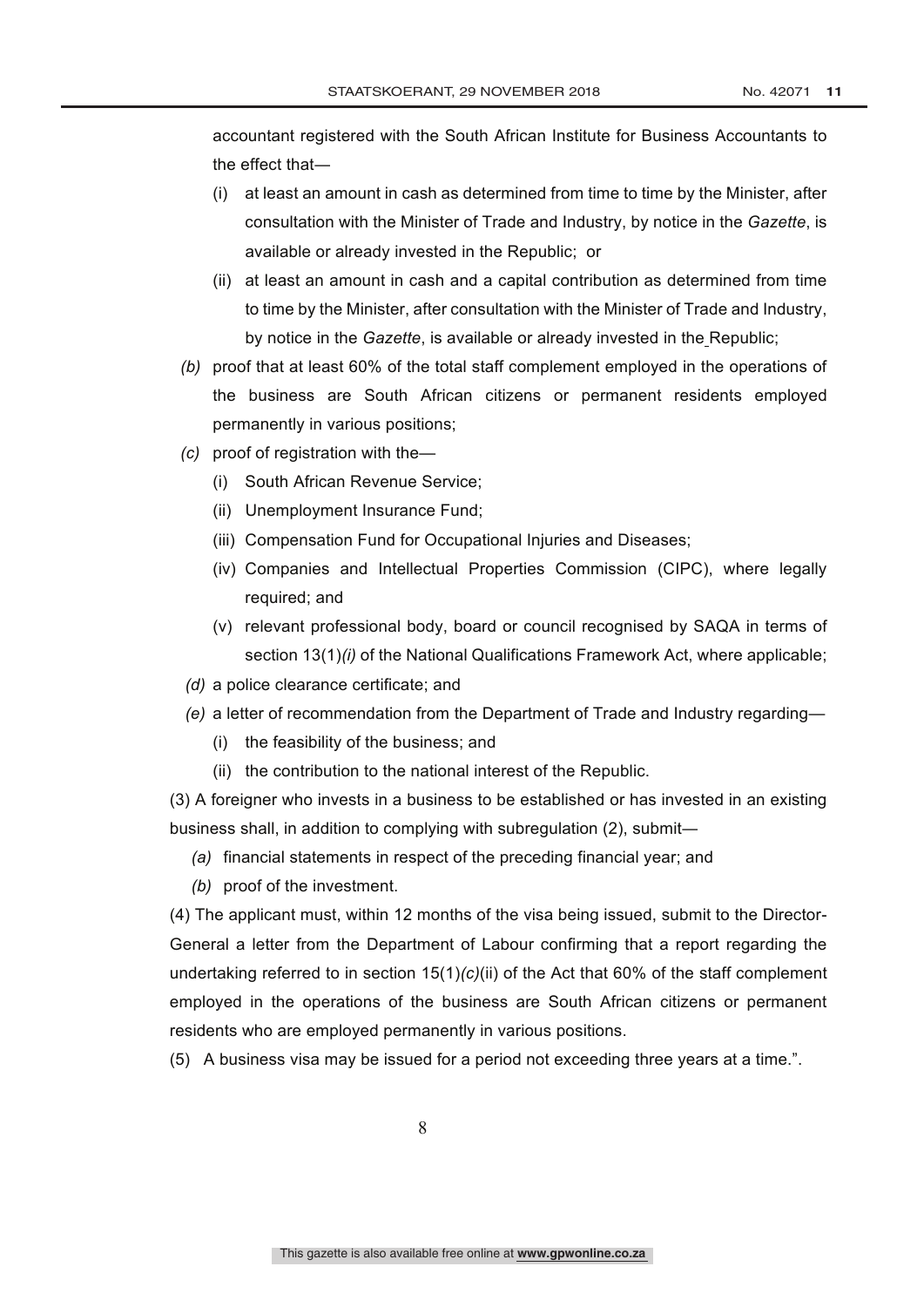#### **Amendment of regulation 18 of the Regulations**

**7.** Regulation 18 of the Regulations is hereby amended by the substitution for subregulation (3) of the following subregulation:

- "(3) An application for a general work visa shall be accompanied by―
	- *(a)* a letter issued to the prospective employer by the Department of Labour to the effect that a certificate has been issued to the Department confirming that―
		- (i) despite a diligent search, the prospective employer has been unable to find a suitable citizen or permanent resident with qualifications or skills and experience equivalent to those of the applicant;
		- (ii) the applicant has qualifications or proven skills and experience in line with the job offer;
		- (iii) the salary and benefits of the applicant are not inferior to the average salary and benefits of citizens or permanent residents occupying similar positions in the Republic; and
		- (iv) the contract of employment stipulating the conditions of employment, signed by both the employer and the applicant, is in line with the labour standards in the Republic and is issued on condition that the general work visa is approved;".

#### **Amendment of regulation 20 of the Regulations**

**8.** Regulation 20 of the Regulations is hereby amended by the substitution for subregulation (1) of the following subregulation:

> "(1) An application for a corporate visa shall be made on Form 13 illustrated in Annexure A and accompanied by—

- *(a)* proof of the need to employ the requested number of foreigners;
- *(b)* a letter issued to the corporate applicant by the Department of Labour to the effect that a certificate has been issued to the Department confirming―
	- (i) that despite diligent search, the corporate applicant was unable to find suitable citizens or permanent residents to occupy the position available in the corporate entity;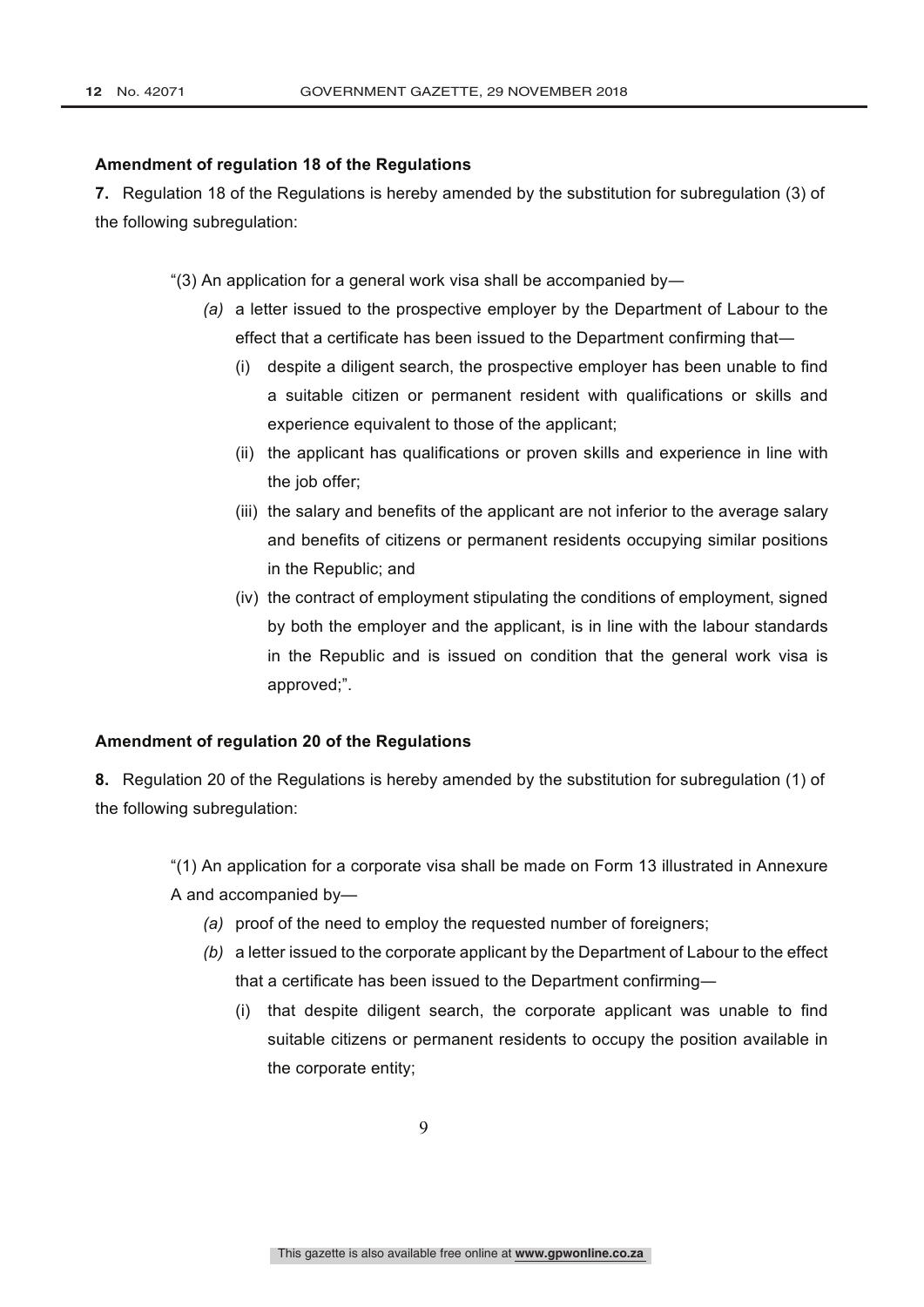- (ii) the job description and proposed remuneration in respect of each foreigner;
- (iii) that the salary and benefits of any foreigner employed by the corporate applicant shall not be inferior to the average salary and benefits of citizens or permanent residents occupying similar positions in the Republic;
- *(c)* proof of registration of the corporation with the—
	- (i) South African Revenue Service;
	- (ii) Unemployment Insurance Fund;
	- (iii) Compensation Fund for Occupational Injuries and Diseases; and
	- (iv) Companies and Intellectual Properties Commission (CIPC), where legally required;
- *(d)* an undertaking by the employer to inform the Director-General should any foreign employee not comply with the provisions of the Act or visa conditions or no longer be in the employ of such employer or be employed in a different capacity or role; and
- *(e)* a written undertaking by the corporate applicant to pay the deportation costs of any foreign employee accepting responsibility for the return costs related to the deportation of the foreign employee, should it be necessary.".

#### **Substitution of regulation 23 of the Regulations**

**9.** The following regulation is hereby substituted for regulation 23 of the Regulations:

#### "**Permanent residence**

**23.** (1) An application for a permanent residence permit contemplated in section 25(2) of the Act shall be made on Form 18 illustrated in Annexure A and shall be submitted by the applicant in person.

- (2) The application contemplated in subregulation (1) shall be accompanied by—
	- *(a)* the applicable application fee;
	- *(b)* a copy of a birth certificate in respect of the applicant;
	- *(c)* biometrics in respect of any applicant over the age of 16 years;
	- *(d)* a yellow fever vaccination certificate if that person travelled or intends travelling from or transits through a yellow fever endemic area: Provided that the certificate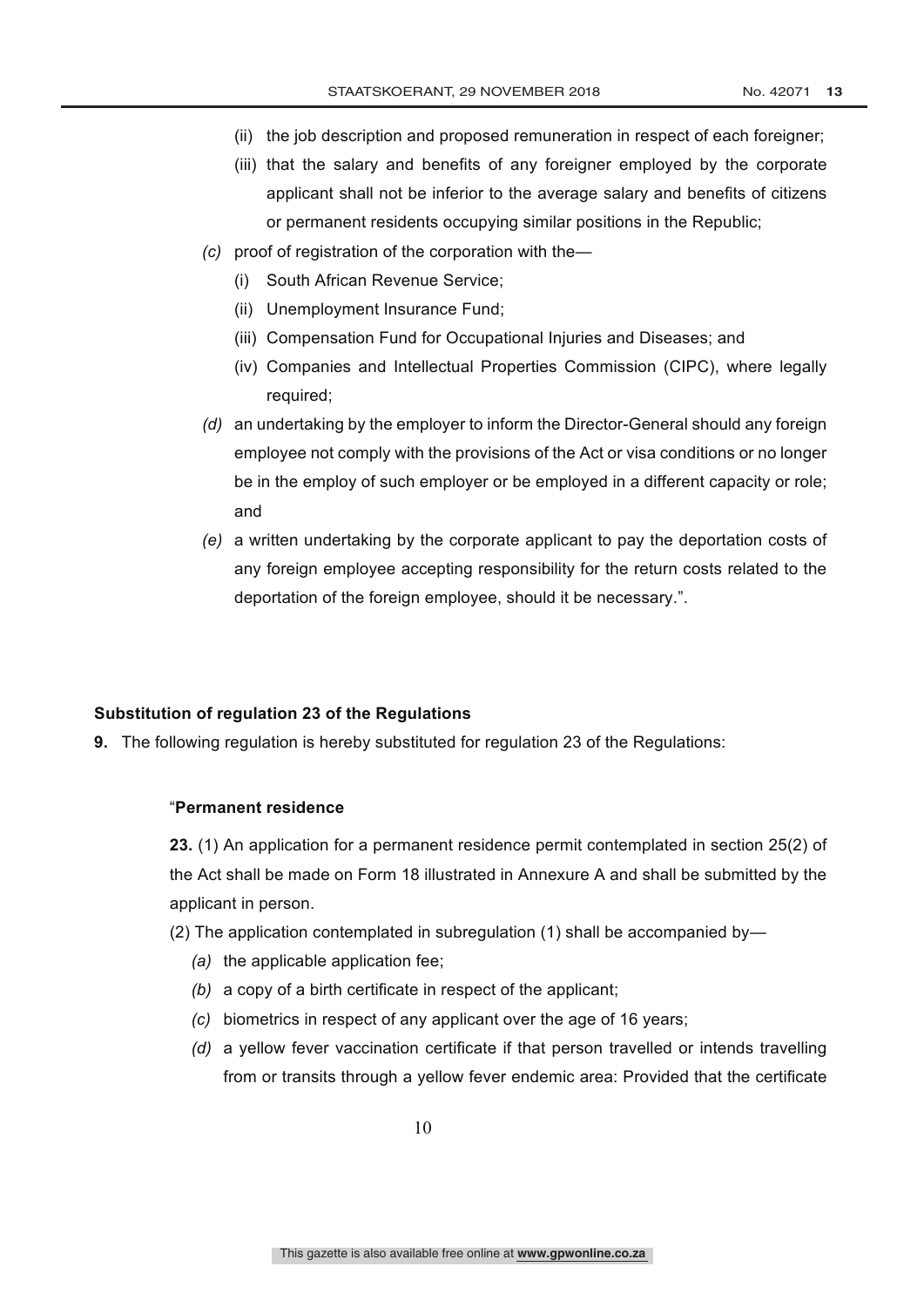shall not be required where that person travelled or intends travelling in direct transit through such area or where an application is made in the Republic;

- *(e)* a police clearance certificate;
- *(f)* medical and radiological reports: Provided that a radiological report shall not be required in respect of children under the age of 12 years or pregnant women;
- *(g)* the documentation contemplated in regulation 9(1)*(d)* relating to dependent children accompanying the applicant to or joining the applicant in the Republic;
- *(h)* the documents relating to the applicant's marital status or spousal relationship contemplated in regulation 3(2);
- *(i)* an birth certificate in respect of each dependent child;
- *(j)* a deed poll in the case of an applicant who has changed his or her name, surname or sex; and
- *(k)* where the application is made in the Republic, a valid visa for temporary sojourn at the time of application, in respect of each applicant.

(3) The documents contemplated in subregulation (2)*(b)*, *(e)*, *(g)*, *(h)*, *(i)* and *(j)* shall be original or copies apostilled by the issuing authority of the country of origin and, where applicable, translated into one of the official languages of the Republic, which translation shall be certified as a correct translation by a sworn translator.

(4) An application made in a foreign country shall be submitted to—

- *(a)* the mission of the Republic in the foreign country of the applicant's usual residence, which includes country of origin, permanent residence or long term temporary residence;
- *(b)* the mission of the Republic in a foreign country of which the applicant holds a valid passport; or
- *(c)* any mission of the Republic that may from time to time be designated by the Director-General to receive applications in respect of an adjoining or nearby foreign country in which a mission of the Republic is not present.

(5) An applicant who applies for a permanent residence permit in terms of section 26*(a)* of the Act shall submit proof of a work visa contemplated in section 19 of the Act, for a continuous period of five years.

(6) A foreigner contemplated in section 26*(b)* of the Act who has been issued with a permanent residence permit shall, within the last six months of the second year following

11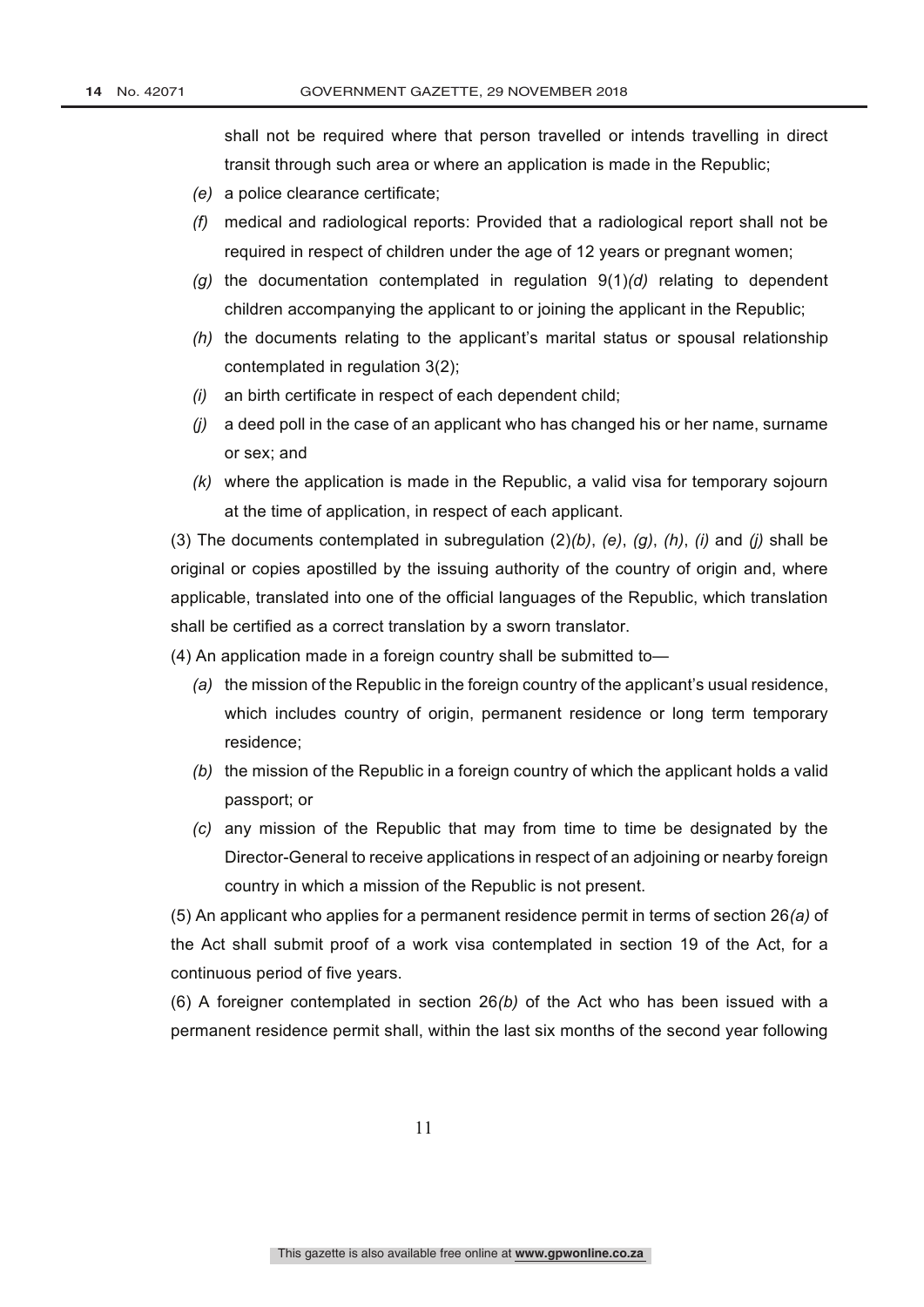the issuing of that permit, avail himself or herself for an interview at any office of the Department.".

#### **Substitution of regulation 24 of the Regulations**

**10.** The following regulation is hereby substituted for regulation 24 of the Regulations:

#### "**Residence on other grounds**

**24.**(1) The advertisement contemplated in section 27*(a)*(i) of the Act shall be an original clipping from the national printed media and shall—

- *(a)* reflect the full particulars of the relevant newspaper or magazine, as well as the dates on which the advertisement was published;
- *(b)* stipulate the minimum qualifications and experience required to fill the position;
- *(c)* clearly define the position offered and the responsibilities to be performed;
- *(d)* measure at least 60 millimetres by 60 millimetres in size;
- *(e)* state the closing date for the application; and
- *(f)* not be older than four months at the time of application, which period shall be calculated from the closing date for applications.

(2) The permanent residence permit contemplated in section 27*(a)*(i) of the Act shall be issued on condition that the holder of that permit shall remain employed for a period of five years in the field in respect of which the original offer of employment was made.

(3) The requirement contemplated in section 27*(b)* of the Act shall be the submission of—

- *(a)* proof that the applicant falls within the critical skills category in the form of—
	- (i) a certificate from the professional body, council or board recognised by SAQA in terms of section 13(1)*(i)* of the National Qualifications Framework Act or the relevant Department confirming the skills or qualifications of the applicant; and
	- (ii) if required by law, a certificate of registration with the professional body, council or board recognised by SAQA in terms of section 13(1)*(i)* of the National Qualifications Framework Act;
- *(b)* proof of post-qualification experience of at least five years;
- *(c)* testimonials from previous employers and a comprehensive *curriculum vitae*; and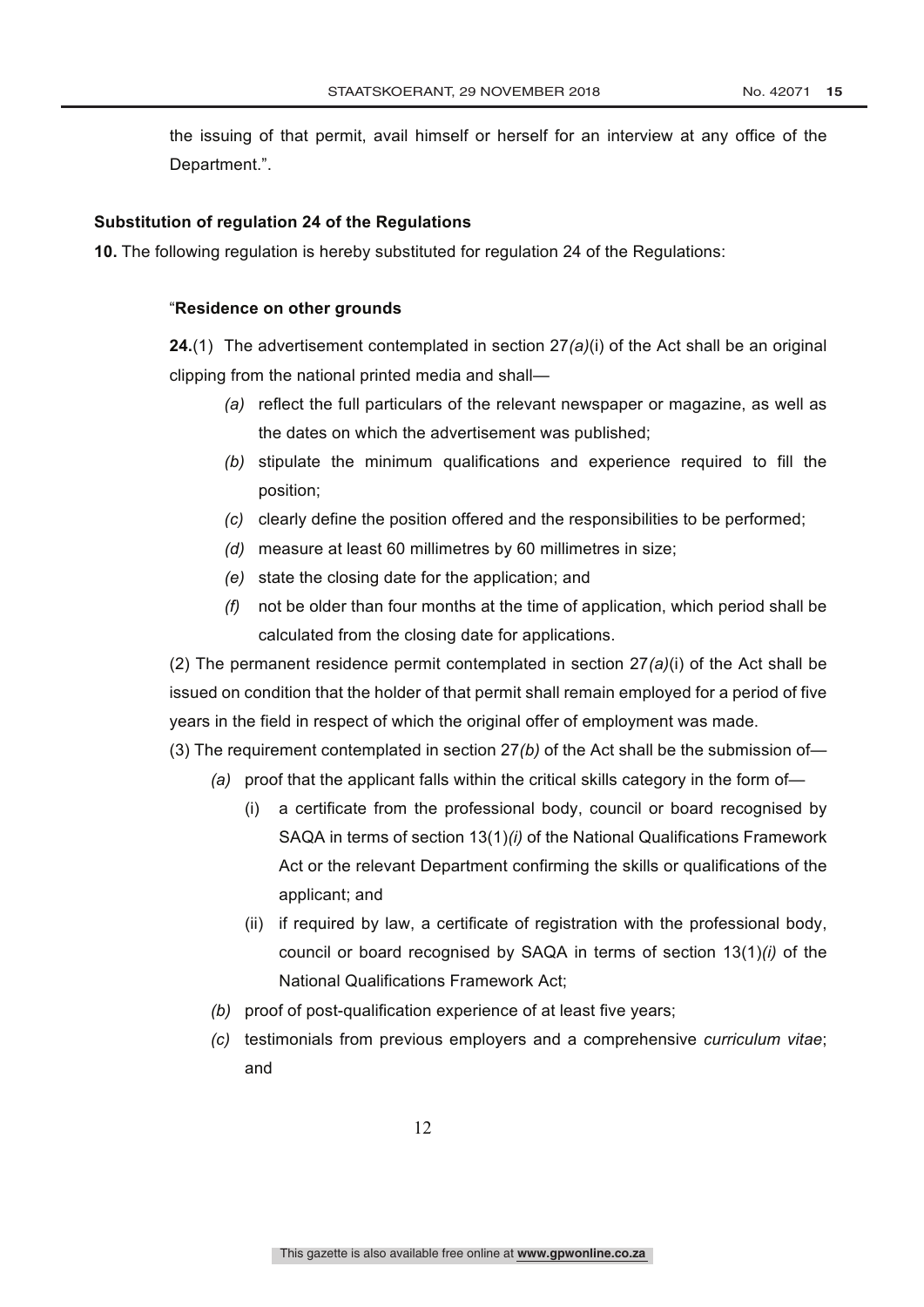*(d)* a letter of motivation indicating that the critical skills possessed by the applicant will be to the benefit of the South African environment in which the person intends to operate and which relates to the critical skill in question.

(4) An application for a permanent residence permit contemplated in section 27*(c)* of the Act shall be accompanied by a certificate or a factual finding report issued by a chartered accountant registered with the South African Institute of Chartered Accountants, a professional accountant registered with the South African Institute of Professional Accountants or a business accountant registered with the South African Institute for Business Accountants to the effect that—

- *(a)* at least an amount in cash as determined from time to time by the Minister, after consultation with the Minister of Trade and Industry, by notice in the *Gazette*, is available;or
- *(b)* at least an amount in cash and capital contribution as determined by the Minister, after consultation with the Minister of Trade and Industry, by notice in the *Gazette*, is available.

(5) An application for a permanent residence permit contemplated in section 27*(c)* of the Act by an applicant who intends to establish a business in the Republic shall, in addition to the requirements in subregulation (4), be accompanied by—

- *(a)* a business plan outlining the feasibility of the business, both in the short and long term;
- *(b)* an undertaking by the applicant that at least 60% of the total staff complement to be employed in the operations of the business shall be citizens or permanent residents employed permanently in various positions: Provided that proof of compliance with this undertaking shall be submitted within 12 months of issuance of the permanent residence permit;
- *(c)* an undertaking to register with the South African Revenue Service; and
- *(d)* proof of registration with the relevant professional body, council or board recognised by SAQA in terms of section 13(1)*(i)* of the National Qualifications Framework Act, where applicable.

(6) An application for a permanent residence permit contemplated in section 27*(c)* of the Act by an applicant who has established a business in the Republic shall, in addition to the requirements in subregulation (4), be accompanied by—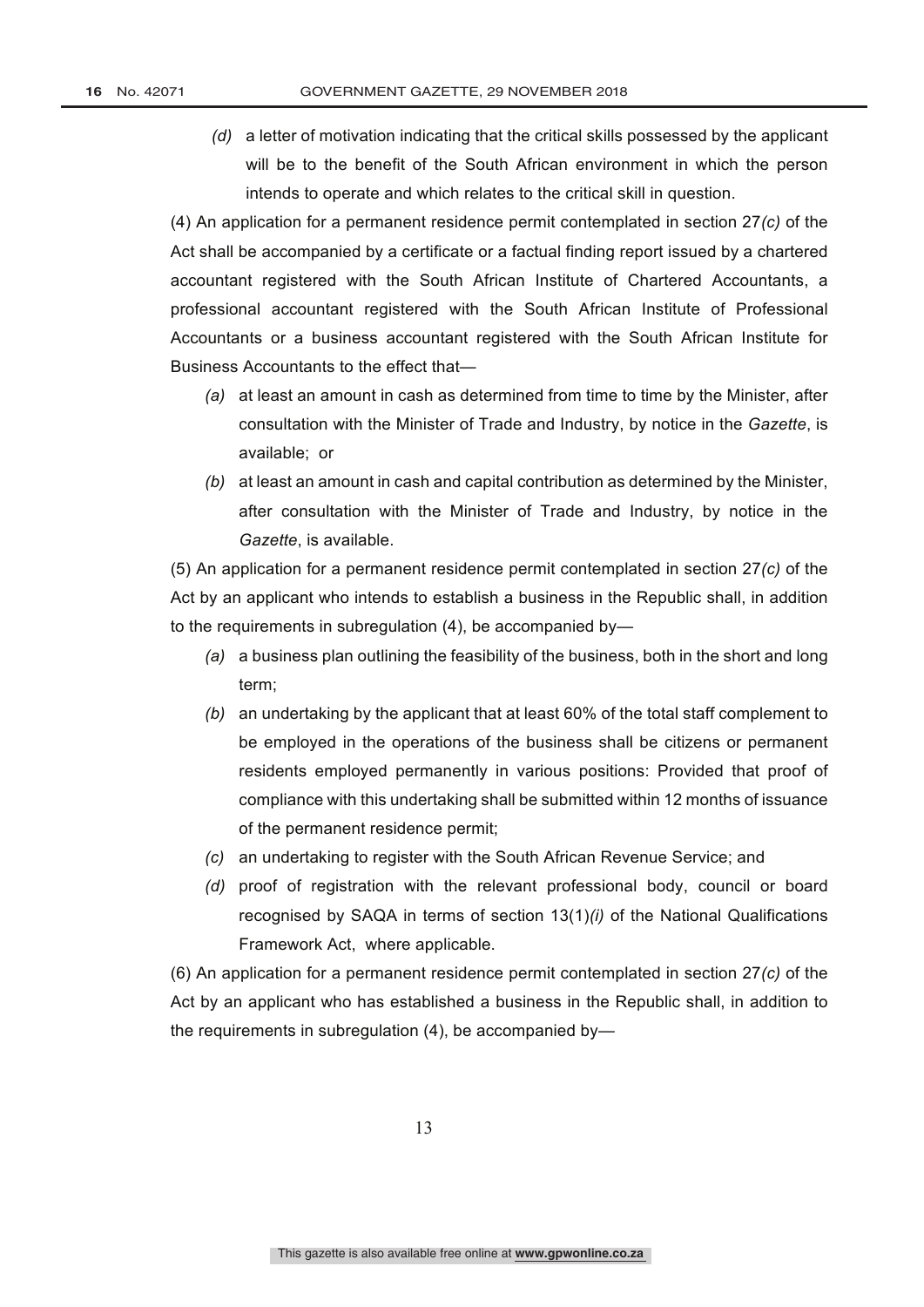- *(a)* proof that at least 60% of the total staff complement are citizens or permanent residents who are permanently employed in various positions in the operations of the business;
- *(b)* proof of registration with the South African Revenue Service; and
- *(c)* proof of registration with the relevant professional body, council or board recognised by SAQA in terms of section 13(1)*(i)* of the National Qualifications Framework Act, where applicable.

(7) For the purposes of section 27*(c)*(i) of the Act, a business in one of the sectors determined from time to time by the Minister by notice in the *Gazette* is a business in the national interest.

(8) A foreigner who invests or has invested in an existing business shall, subject to this regulation, submit certified proof of investment in the business in respect of the preceding financial year.

(9) A foreigner who invests or has invested in an existing business as a partner shall submit—

- *(a)* certified proof of investment in the business; and
- *(b)* the partnership agreement.

(10) The requirements contemplated in section 27*(d)* of the Act shall be—

- *(a)* the submission of the certification contemplated in section 27*(c)* of the Refugees Act, 1998 (Act No. 130 of 1998);
- *(b)* where applicable, the submission of affidavits with regard to aliases used by the applicant and family members; and
- *(c)* the submission of the information and documentation contemplated in regulation 23(2)*(b)*, *(f)*, *(g)*, *(h)* and *(i)*: Provided that in the case of documents issued by the country from which he or she fled not being available, a sworn affidavit.

(11) The payment contemplated in section 27*(e)*(i) of the Act shall be, per month, the amount determined from time to time by the Minister by notice in the *Gazette* and the net worth contemplated in section 27*(e)*(ii) of the Act shall be a combination of assets realising, per month, the amount determined by the Minister by notice in the *Gazette*.

(12) The net worth contemplated in section 27*(f)* of the Act shall be an amount determined from time to time by the Minister by notice in the *Gazette* and the amount to be paid to the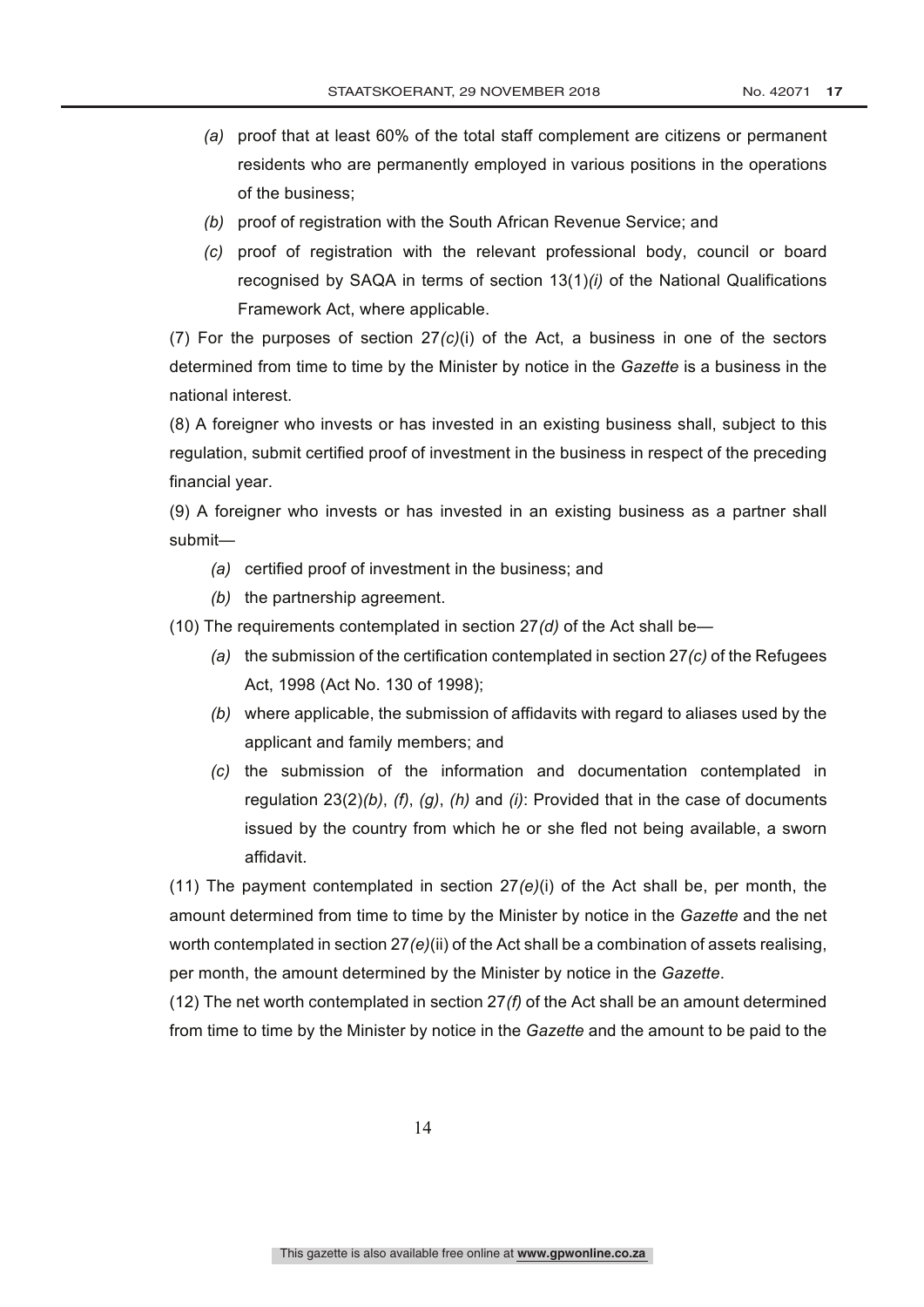Director-General shall be an amount determined by the Minister by notice in the *Gazette*, which amount has to be paid upon approval of the application.".

#### **Amendment of forms**

**11.** Annexure A of the Regulations is hereby amended by the substitution for Forms 8, 19, 31, and 43 contained in Annexure A to the Regulations.

#### **Short title**

**12.** These Regulations shall be called the First Amendment of the Immigration Regulations, 2014 and come into operation on 1 December 2018.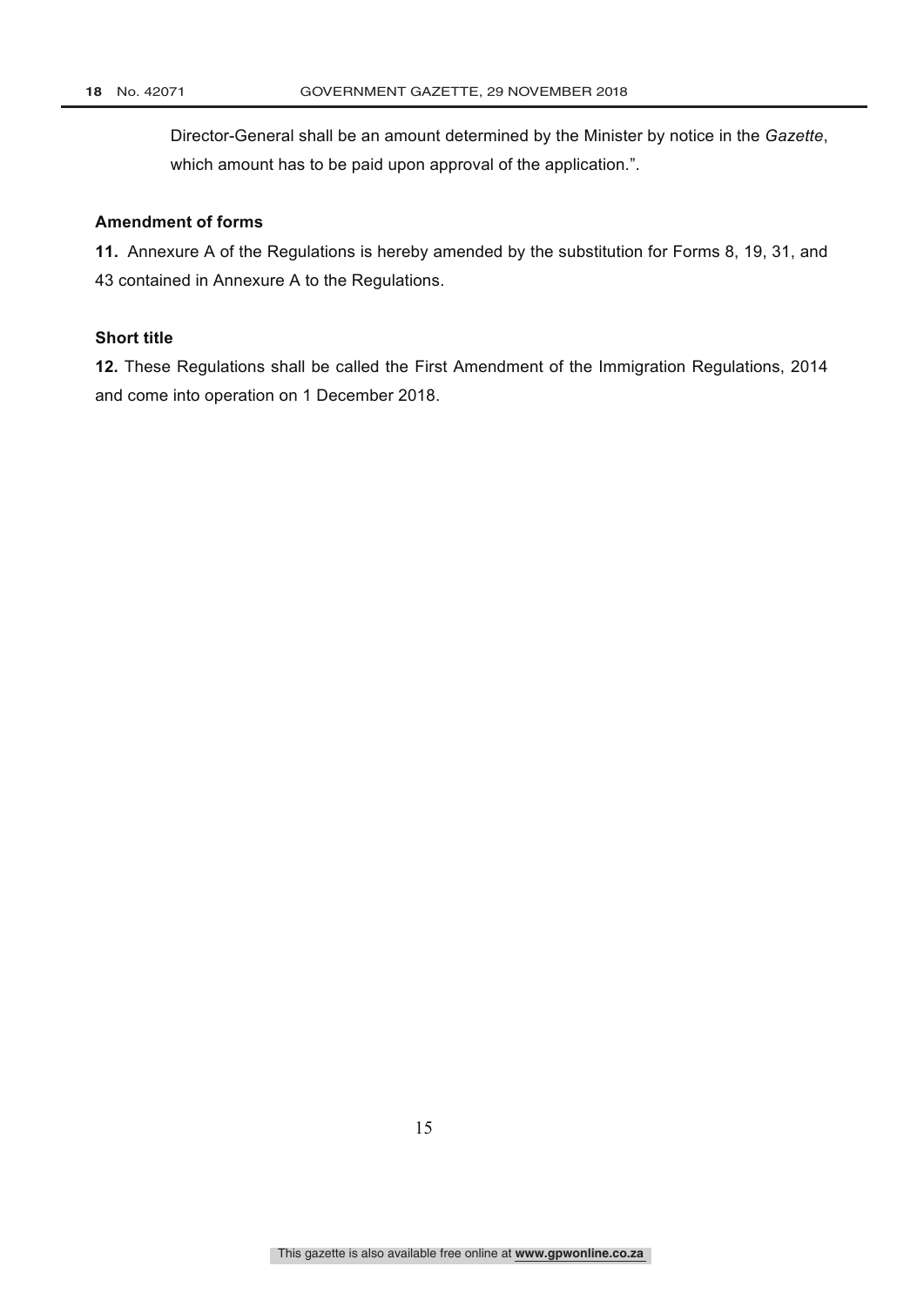(DHA—46) **Form 19**



# **DEPARTMENT OF HOME AFFAIRS REPUBLIC OF SOUTH AFRICA**

# **DECLARATION OF FOREIGNER AS UNDESIRABLE PERSON [Section 7(1)***(g)* **read with section 30(1); Regulations 27(2) and 39(1)**

To: ………………………………………………..

Passport No.: ……………………………………

In terms of section 30(1) of the Act, you are hereby declared an undesirable person in the Republic due to the following reason(s):

- \**(a)* You are or are likely to become a public charge;
- \**(b)* You have been identified as such by the Minister;
- \**(c)* You have judicially been declared incompetent;
- \**(d)* You are an unrehabilitated insolvent;
- \**(e)* You have been ordered to depart in terms of the Act;
- \**(f)* You are a fugitive from justice;
- \**(g)* You have previous criminal convictions without the option of a fine for conduct which would be an offence in the Republic; or
- *\*(h)* You have overstayed by \_\_\_\_\_\_ days, at a time.

If you disagree with the aforesaid declaration, you may, in terms of section 8(4) of the Act, make written representations to the Director-General at Overstayappeals@dha.gov.za within 10 working days of receipt of this notice to review this declaration.

1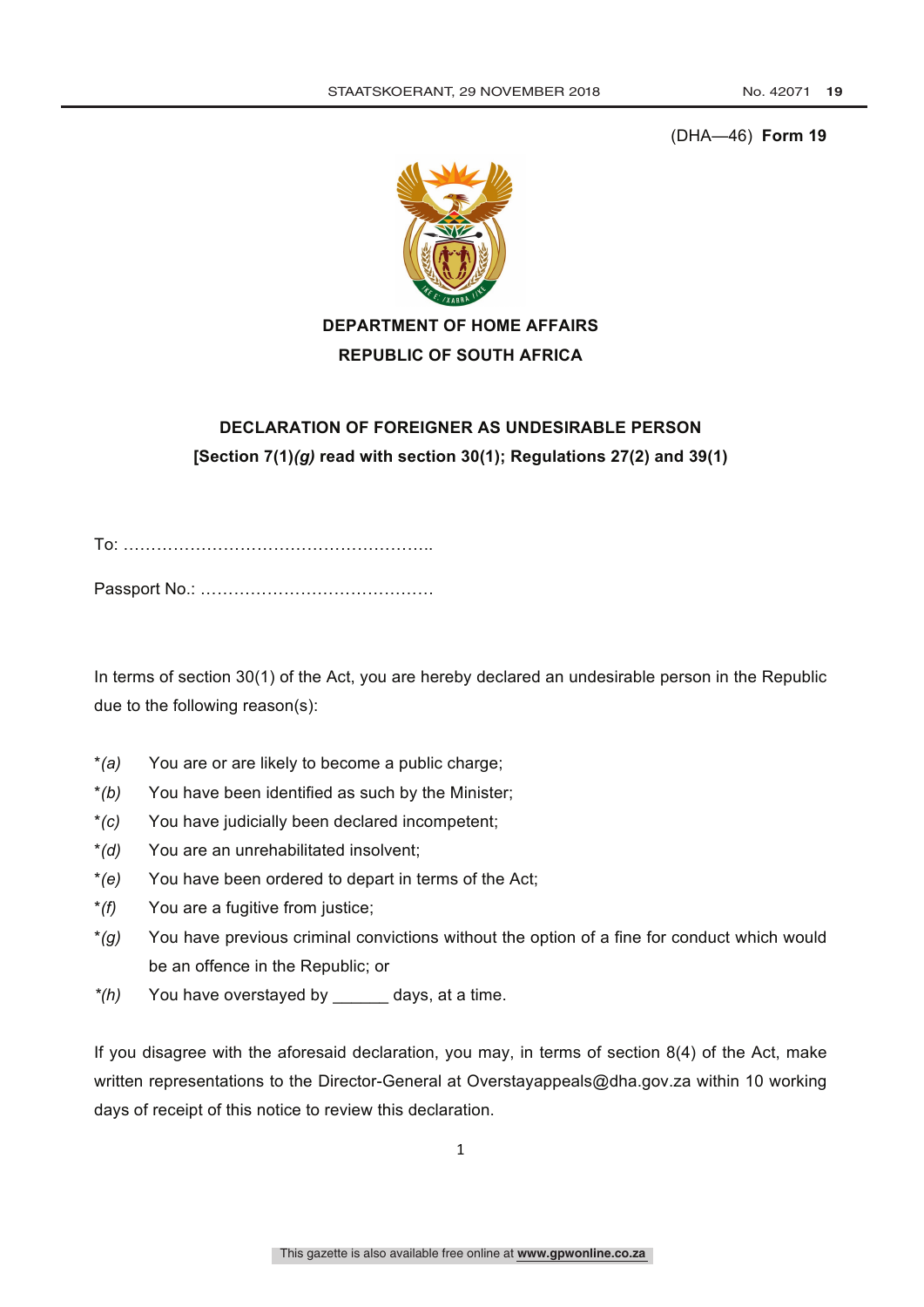Alternatively, you may apply to the Minister at Overstayappeals@dha.gov.za to waive any of the grounds of undesirability in terms of section 30(2) of the Act if you are able to show good cause.

| <b>Director-General</b>                  | <b>Place</b> | <b>Date</b> |  |
|------------------------------------------|--------------|-------------|--|
|                                          |              |             |  |
| <b>IMMIGRATION OFFICER'S PARTICULARS</b> |              |             |  |
|                                          |              |             |  |
|                                          |              |             |  |
|                                          |              |             |  |
|                                          |              |             |  |

#### **SUPERVISOR'S PARTICULARS**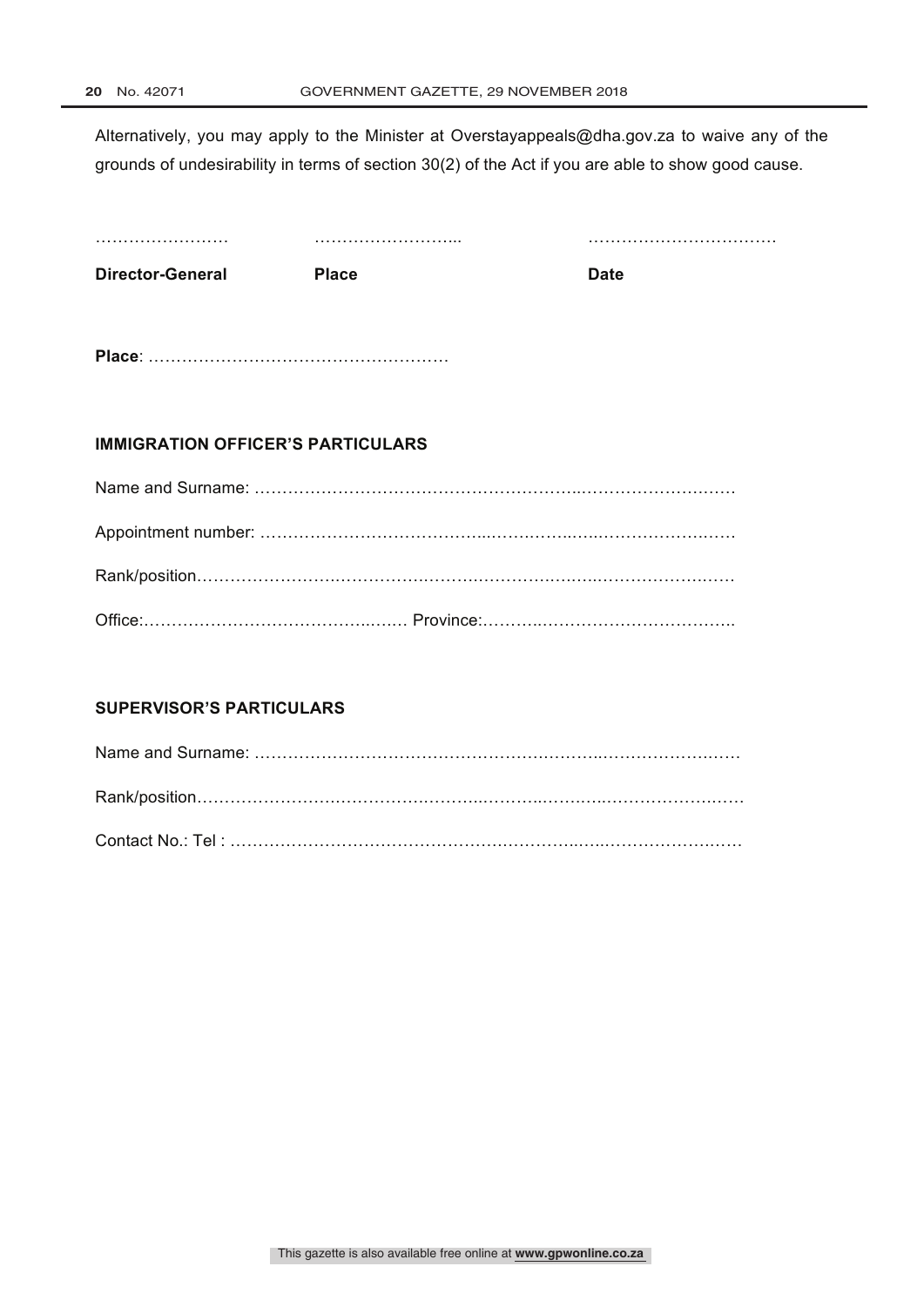#### **ACKNOWLEDGEMENT OF RECEIPT**

I acknowledge receipt of the original of this notice.

I \*wish/do not wish to make representations within 10 working days from receipt of this notice to the Director-General in terms of section 8(4) of the Act to review the declaration.

I understand that I am entitled to make representations to the Minister showing good cause for the Minister to waive the grounds of undesirability in terms of section 30(2) of the Act.

| Signature of recipient of this notice | Date |                 |
|---------------------------------------|------|-----------------|
|                                       |      |                 |
| Place:<br><u>.</u><br>.               |      |                 |
|                                       |      | Left thumbprint |
|                                       |      |                 |
|                                       |      |                 |
|                                       |      |                 |
|                                       |      |                 |
|                                       |      |                 |
| Signature of witness                  | Date |                 |

**\*Delete whichever is not applicable**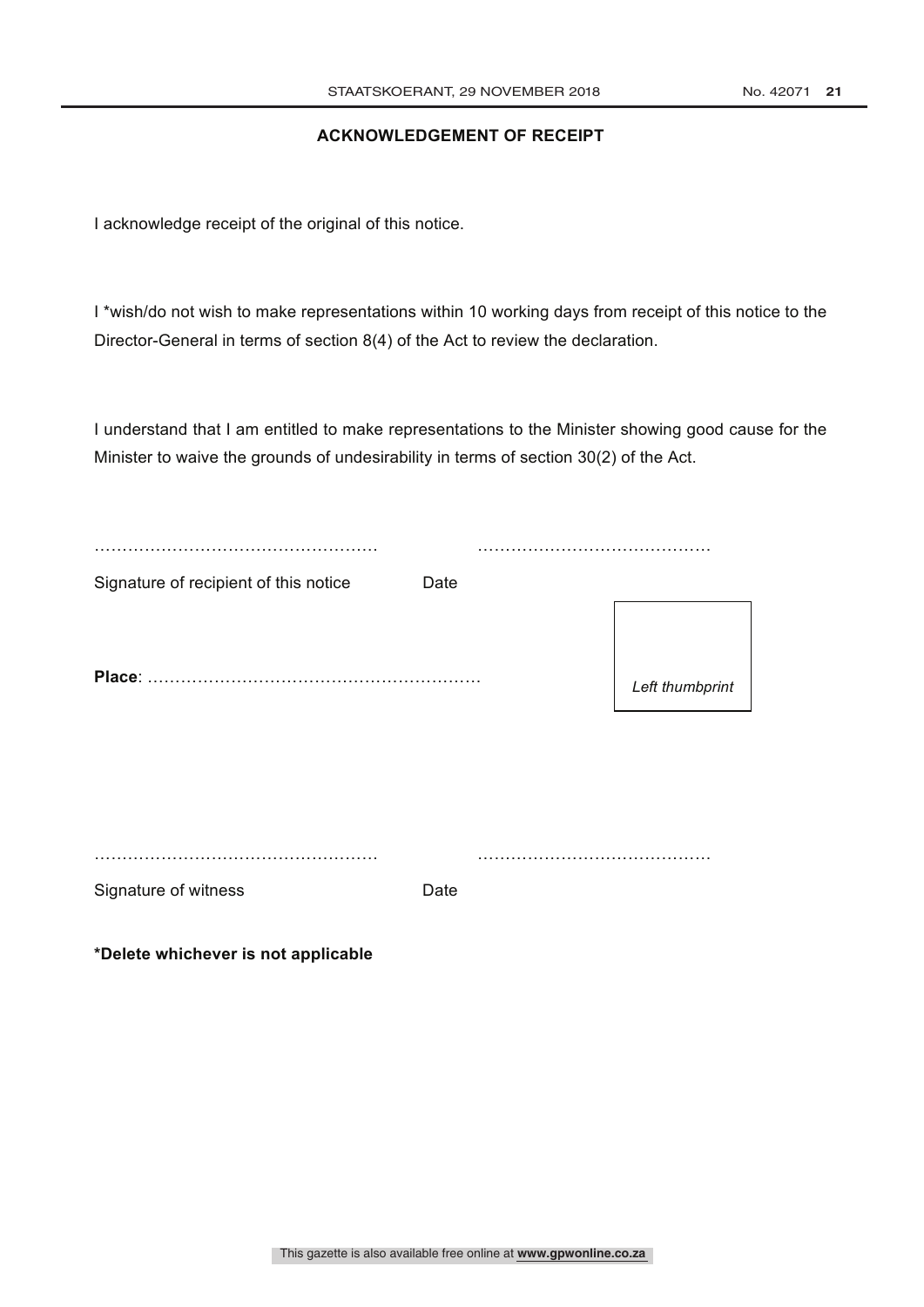#### **CERTIFICATE BY INTERPRETER**

I, …………………………………..………………………..………… *(name(s) and surname)* of …………………………………..….…………..………… *(\*business/residential address)* and telephone number ……………………….. and cell phone number …………………… hereby confirm that I have mastered ………………………………………… *(state language)* and that I have explained to ………………………………*(name(s) and surname of foreigner)* the contents of this notice in the said language and that I am satisfied that the said foreigner fully understands it.

| <b>Signature of interpreter</b> | пасе |  |
|---------------------------------|------|--|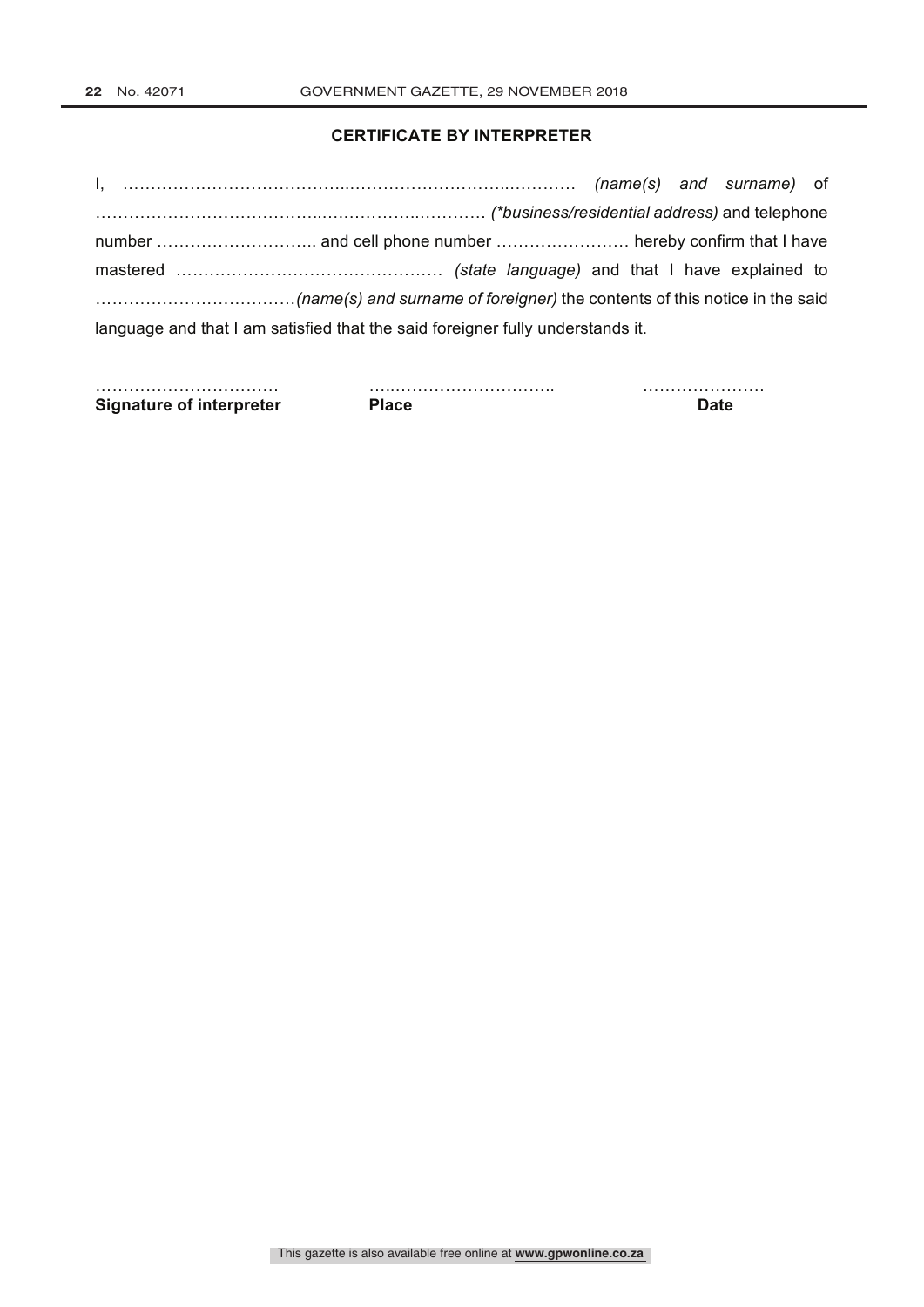(DHA-1726) **Form 31**



#### **DEPARTMENT OF HOME AFFAIRS**

#### **REPUBLIC OF SOUTH AFRICA**

# **NOTICE TO A FOREIGNER OF THE INTENTION TO APPLY TO COURT FOR THE EXTENSION OF HIS/HER DETENTION**

#### **[Section 7(1)***(g)* **read with section 34(1)***(d)***; Regulation 33(4)***(a)***]**

To: …………………………….…………………….….. *(name and surname of detainee)* detained at…………….………………………………………… *(name of detention facility)*.

You are hereby notified that in view of the fact that your detention pending the execution of the warrant for your deportation to …………………………………………. *(destination)* issued on ……/………/………*(date)* is likely to exceed 30 calendar days on ……/………/………. *(date)* for the reasons mentioned in the affidavit on the reverse side of this notice, I am, in terms of section 34(1)*(d)* of the Act, submitting the matter for consideration to the Magistrate at ………………………….…...……………….. *(place)* on or before ……/………/……… *(date)*.

You are entitled to make a written representation to a magistrate of the court who will rule on your extended detention and you are requested to provide me with such representations on or before ………………………………………………………. *(date)*. If you require assistance, you may approach the head of the institution where you are being detained.

…………………………………………………………..

**Signature of immigration officer**

| Official stamp |  |
|----------------|--|
|                |  |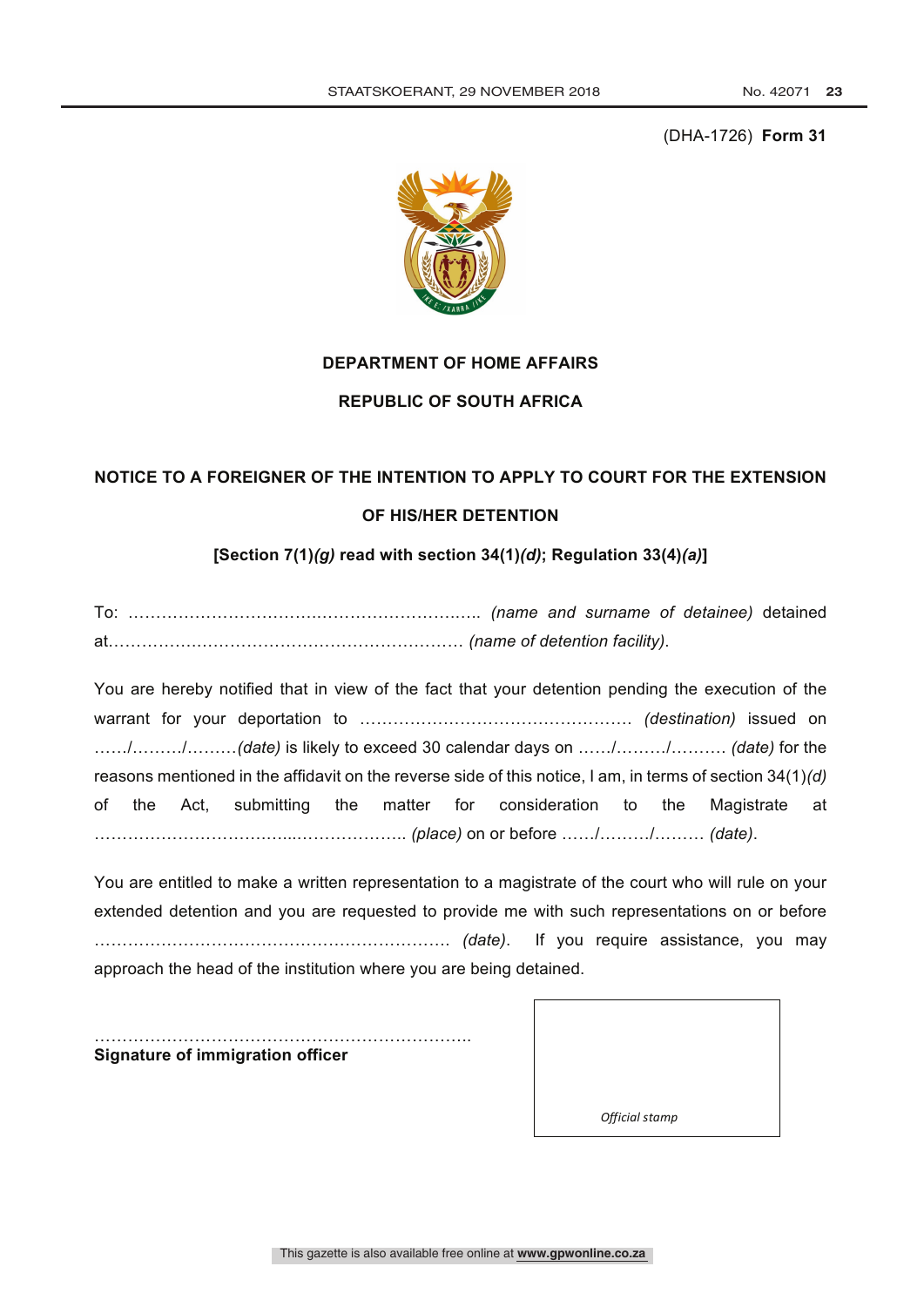#### **IMMIGRATION OFFICER'S PARTICULARS**

#### **SUPERVISOR'S PARTICULARS**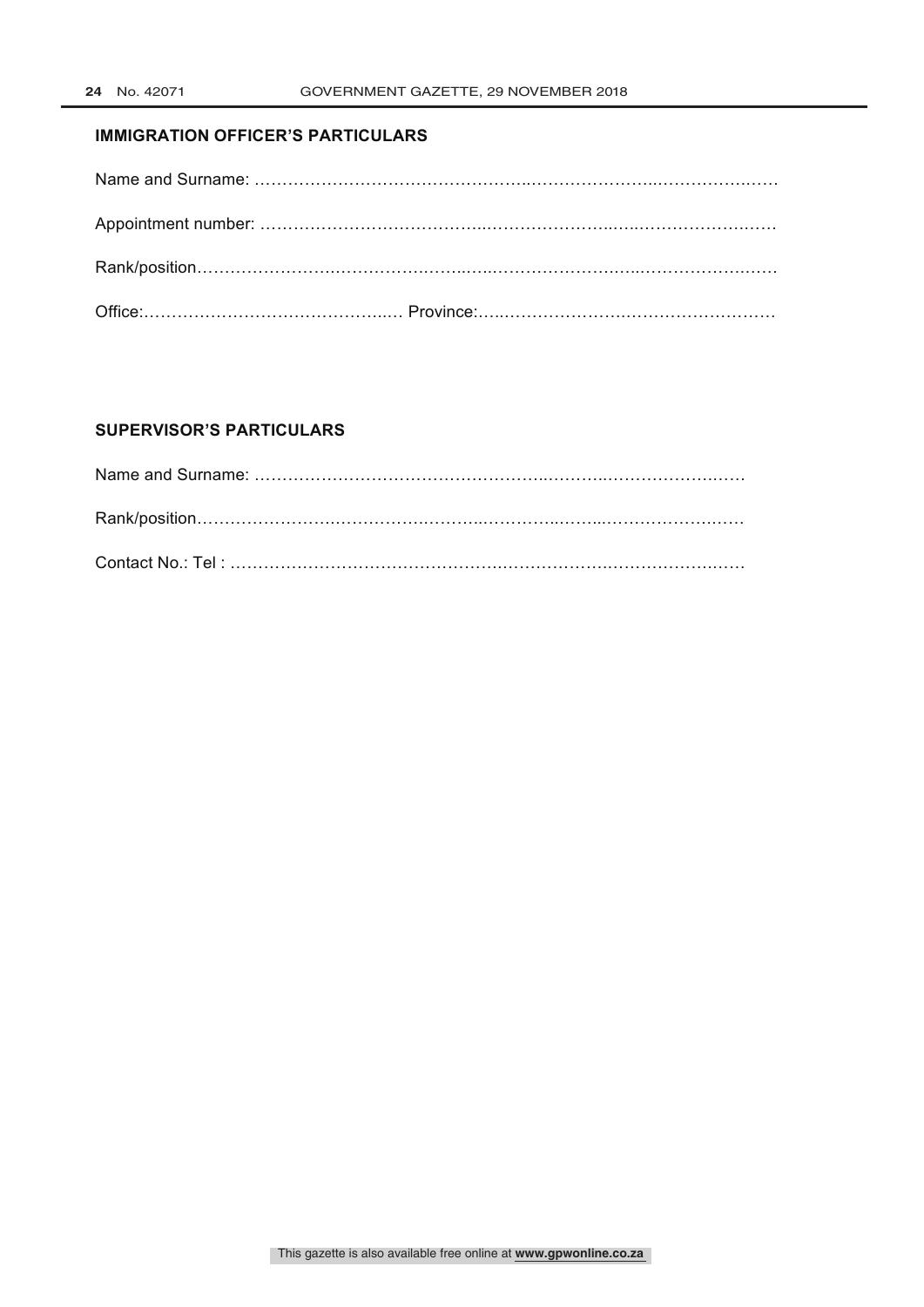#### **CERTIFICATE BY INTERPRETER**

I, ……………………..………………………….…..………….………..…… *(name and surname)* of ………………………………................................................................ *(\*business/residential address)*  hereby confirm that I have mastered ………..….……………………………………… (state language) and that I have explained to …………..………………………*(name and surname of detainee)* the contents of this notice in the said language and that I am satisfied that the said foreigner fully understands it.

**Signature of interpreter Place Date**

…………………………… …….………………………. ………………..……

**\*Delete which is not applicable**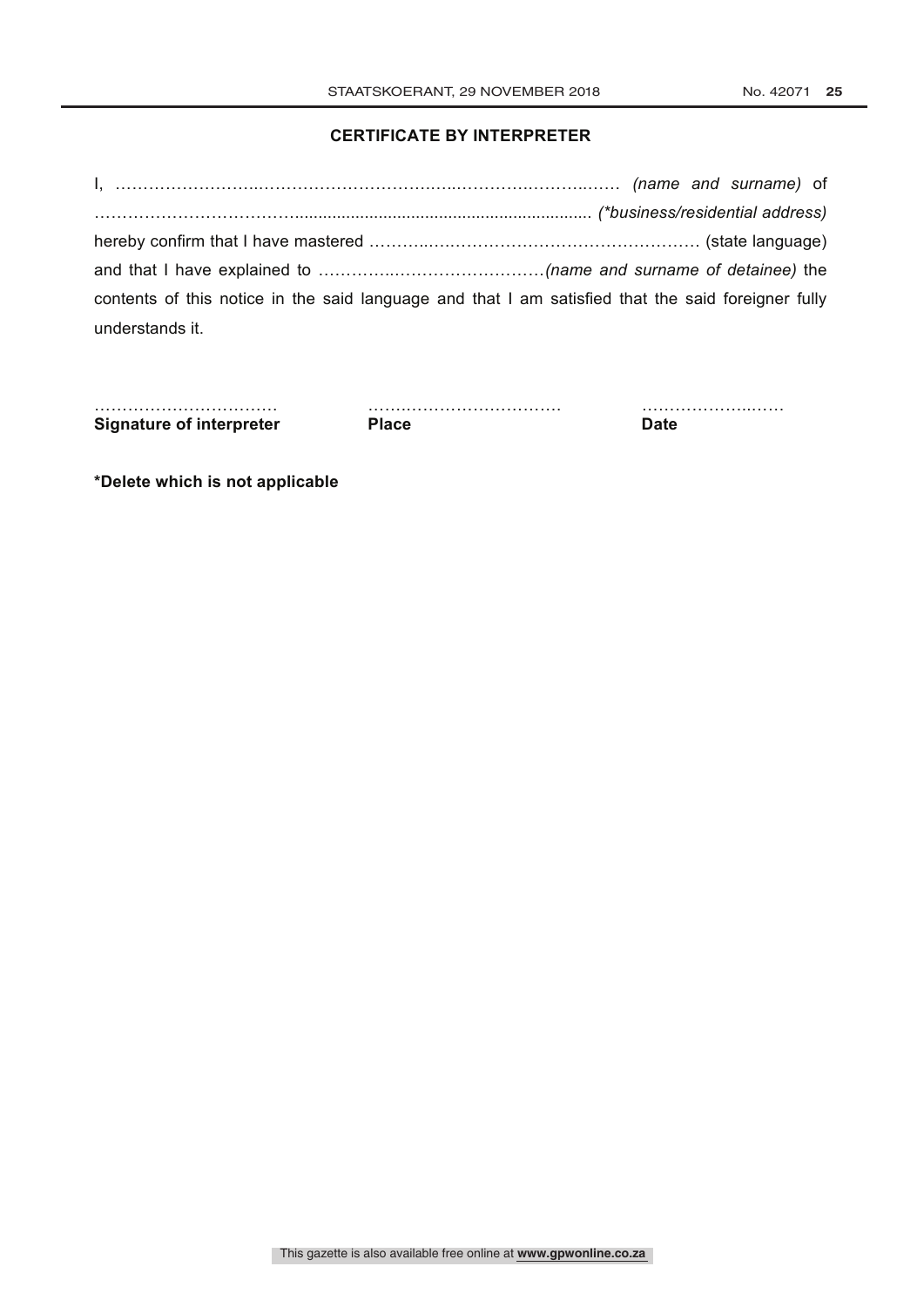#### **REVERSE SIDE OF FORM 31**

#### **AFFIDAVIT**

|                                                                      | *state herewith under oath/solemnly declare that-                                                                         |  |
|----------------------------------------------------------------------|---------------------------------------------------------------------------------------------------------------------------|--|
|                                                                      |                                                                                                                           |  |
| (a)                                                                  |                                                                                                                           |  |
| (b)                                                                  |                                                                                                                           |  |
|                                                                      | of detainee) because the warrant for his or her removal from the Republic issued by me on                                 |  |
|                                                                      | $\ldots \ldots \ldots \ldots \ldots \ldots \ldots \ldots \ldots (date)$<br>could not<br>be executed<br>immediately<br>due |  |
|                                                                      |                                                                                                                           |  |
|                                                                      |                                                                                                                           |  |
| (c)                                                                  | the detention of the said detainee was considered reasonable and necessary, as                                            |  |
|                                                                      |                                                                                                                           |  |
|                                                                      |                                                                                                                           |  |
|                                                                      |                                                                                                                           |  |
| (d)                                                                  | it is necessary that the said detainee be detained for a further period of                                                |  |
|                                                                      |                                                                                                                           |  |
|                                                                      |                                                                                                                           |  |
|                                                                      | I append hereto certified copies of the following documentation as proof of my endeavours to                              |  |
|                                                                      | expedite the deportation of the said detainee:                                                                            |  |
| (a)                                                                  |                                                                                                                           |  |
| (b)                                                                  |                                                                                                                           |  |
| (c)                                                                  |                                                                                                                           |  |
|                                                                      |                                                                                                                           |  |
|                                                                      |                                                                                                                           |  |
| <b>Signature of immigration officer</b><br><b>Appointment number</b> |                                                                                                                           |  |

Thus signed and \*sworn/solemnly affirmed before me on this …. day of ……………. 20.....

**\*Delete which is not applicable** *Official stamp*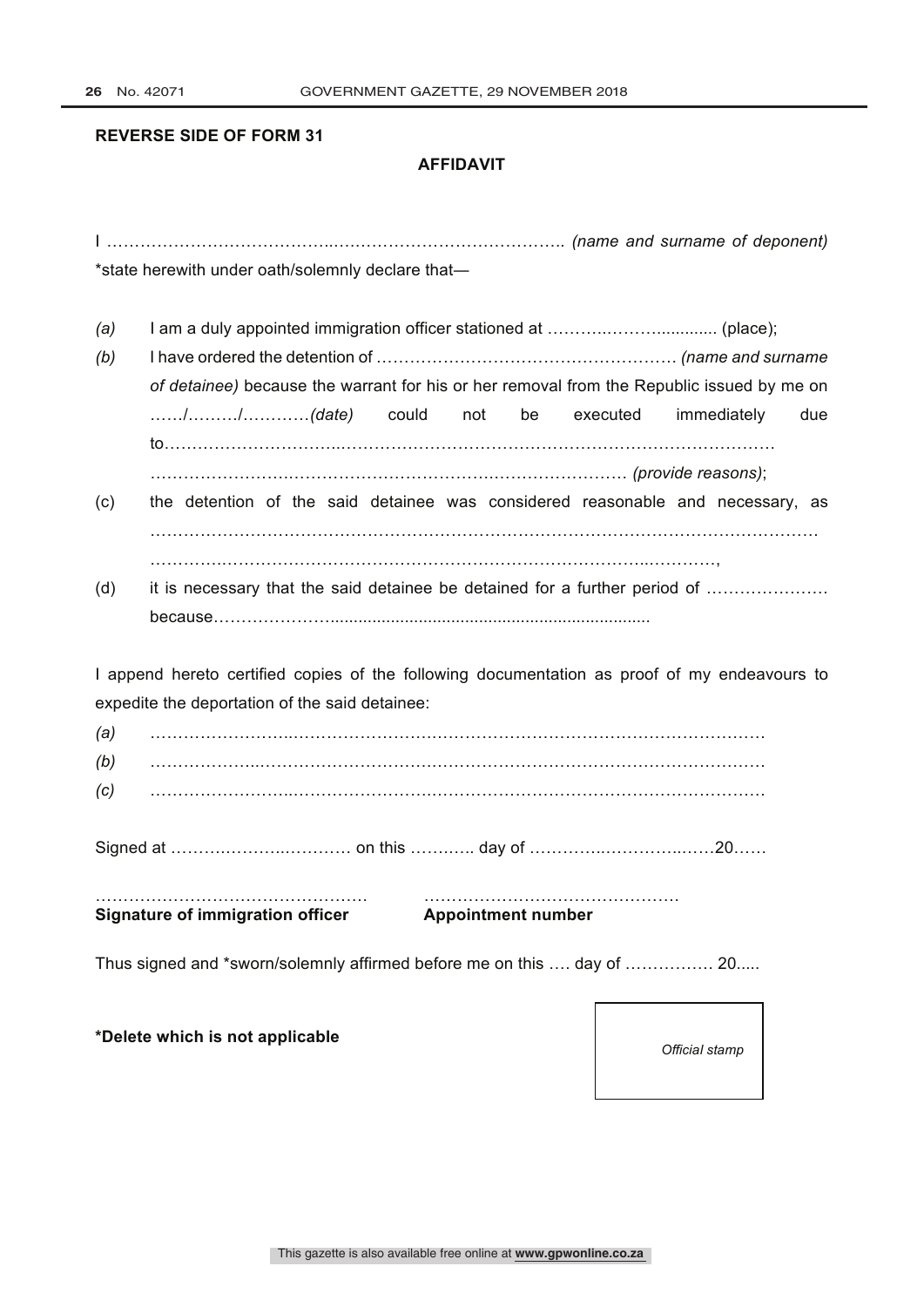#### **CERTIFICATE OF OATH/AFFIRMATION**

I, \_\_\_\_\_\_\_\_\_\_\_\_\_\_\_\_\_\_\_\_\_\_\_\_\_\_\_\_\_\_\_\_ *(name and surname of Commissioner/designation)* \_\_\_\_\_\_\_\_\_\_\_\_\_\_\_\_\_\_\_\_\_\_\_\_\_\_\_\_\_\_\_\_\_\_\_, hereby certify that before administering the prescribed

\*oath/solemn declaration, u put the following questions to the deponent and noted \*his/her reply in his/her presence:

| <b>QUESTIONS</b> |                                                                   | <b>ANSWER</b> |
|------------------|-------------------------------------------------------------------|---------------|
| (a)              | Do you know and understand the contents of the above declaration? | Yes / No      |
| (b)              | Have you any objection to taking the prescribed oath?             | Yes / No      |
| (c)              | Do you regard the prescribed oath as binding on your conscience?  | Yes / No      |

The deponent has acknowledged that he/she knows and understands the contents of the declaration; this declaration was duly \*sworn to/solemnly affirmed before me and the deponent's signature was appended thereon in my presence.

\_\_\_\_\_\_\_\_\_\_\_\_\_\_\_\_\_\_\_\_\_\_\_\_\_\_\_\_\_\_\_\_

Date: \_\_\_\_\_\_\_\_\_\_\_\_\_\_\_\_\_\_\_\_\_\_ Signed: \_\_\_\_\_\_\_\_\_\_\_\_\_\_\_\_\_\_\_\_\_\_\_\_\_\_\_\_\_\_\_

Place: \_\_\_\_\_\_\_\_\_\_\_\_\_\_\_\_\_\_\_\_\_\_\_ Address: \_\_\_\_\_\_\_\_\_\_\_\_\_\_\_\_\_\_\_\_\_\_\_\_\_\_\_\_\_\_\_\_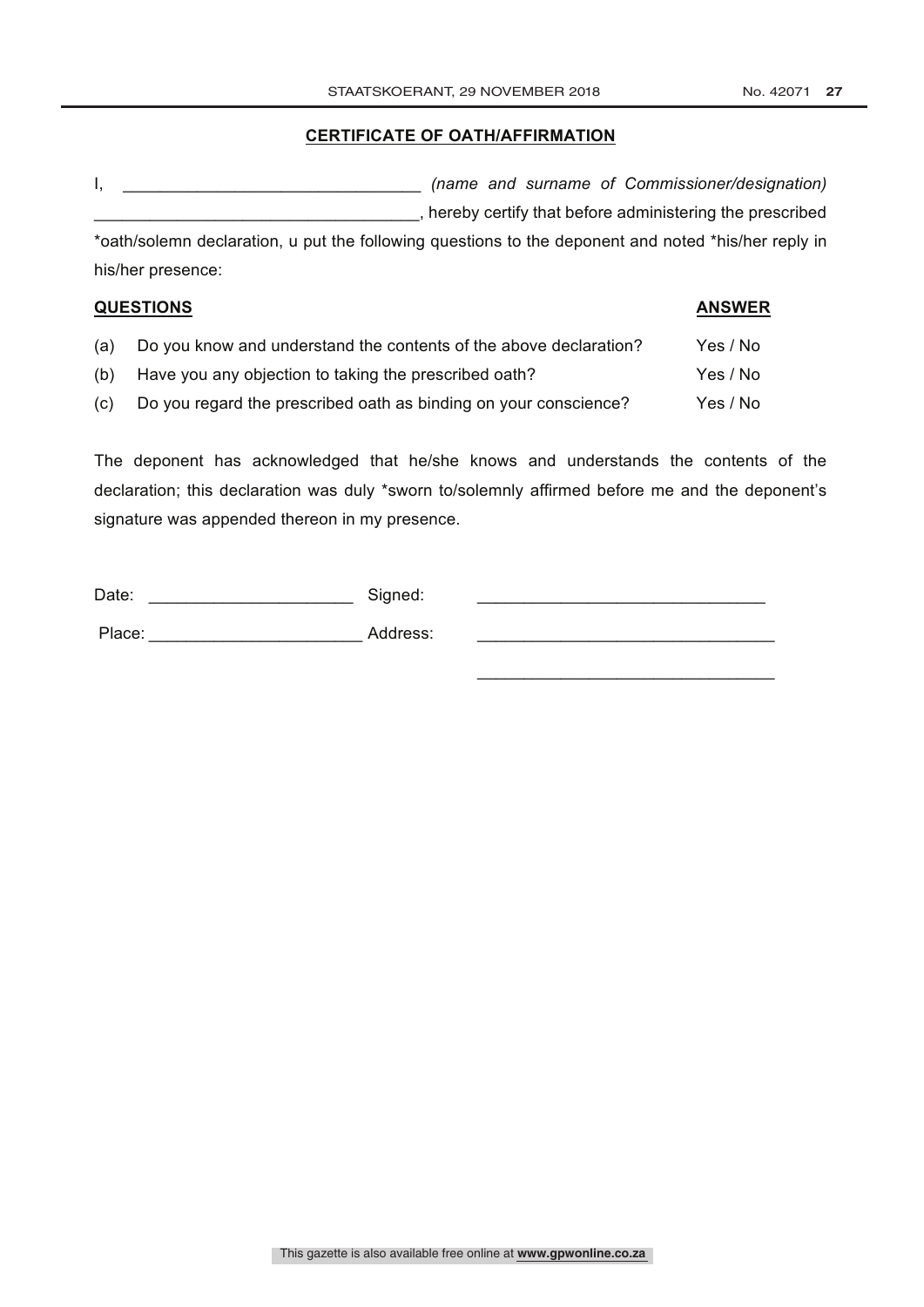(DHA-1747) Form 43



# **DEPARTMENT OF HOME AFFAIRS REPUBLIC OF SOUTH AFRICA**

# **NOTICE OF ADMINISTRATIVE FINE INCURRED FOR INCORRECT CERTIFICATION [Section 7(1)***(g)* **read with section 50(2); Regulation 39(2)]**

To: …………………….…………….…………… *(name and surname of chartered accountant, professional accountant or business accountant)*.

You are hereby informed that in terms of section 50(2) of the Immigration Act, 13 of 2002, you have incurred a fine to the amount of R7000.00 for negligently producing an incorrect certification in respect of ………………………………………………….……..…………………........

You are hereby required to pay the fine within seven days of the date of this notice. Should you fail to pay the said amount within the said period, you shall be liable to prosecution in terms of the provisions of section 49(16) of the Act.

……………………… ………………………… ……………………………………

**For Director-General Date Place**: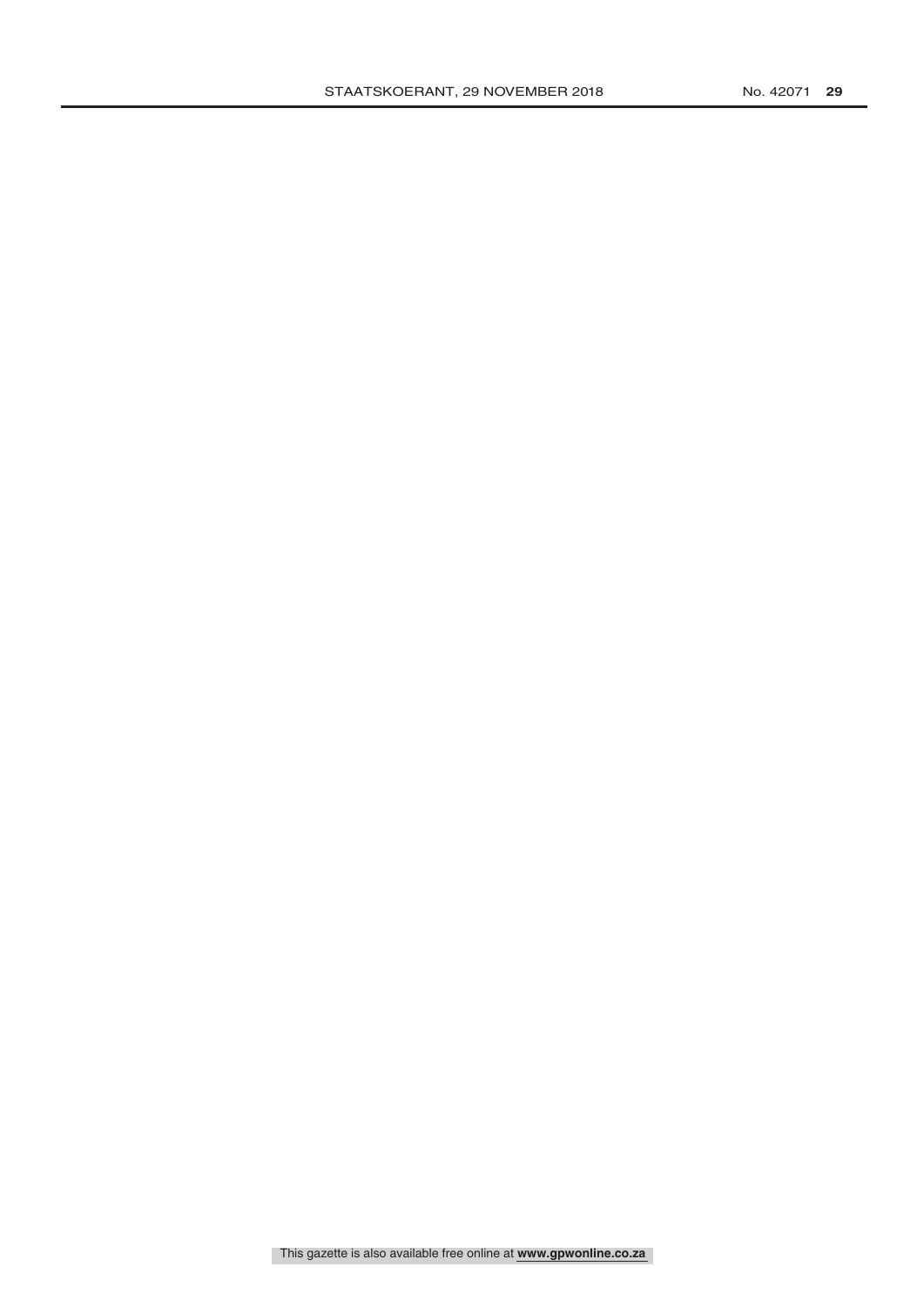This gazette is also available free online at **www.gpwonline.co.za**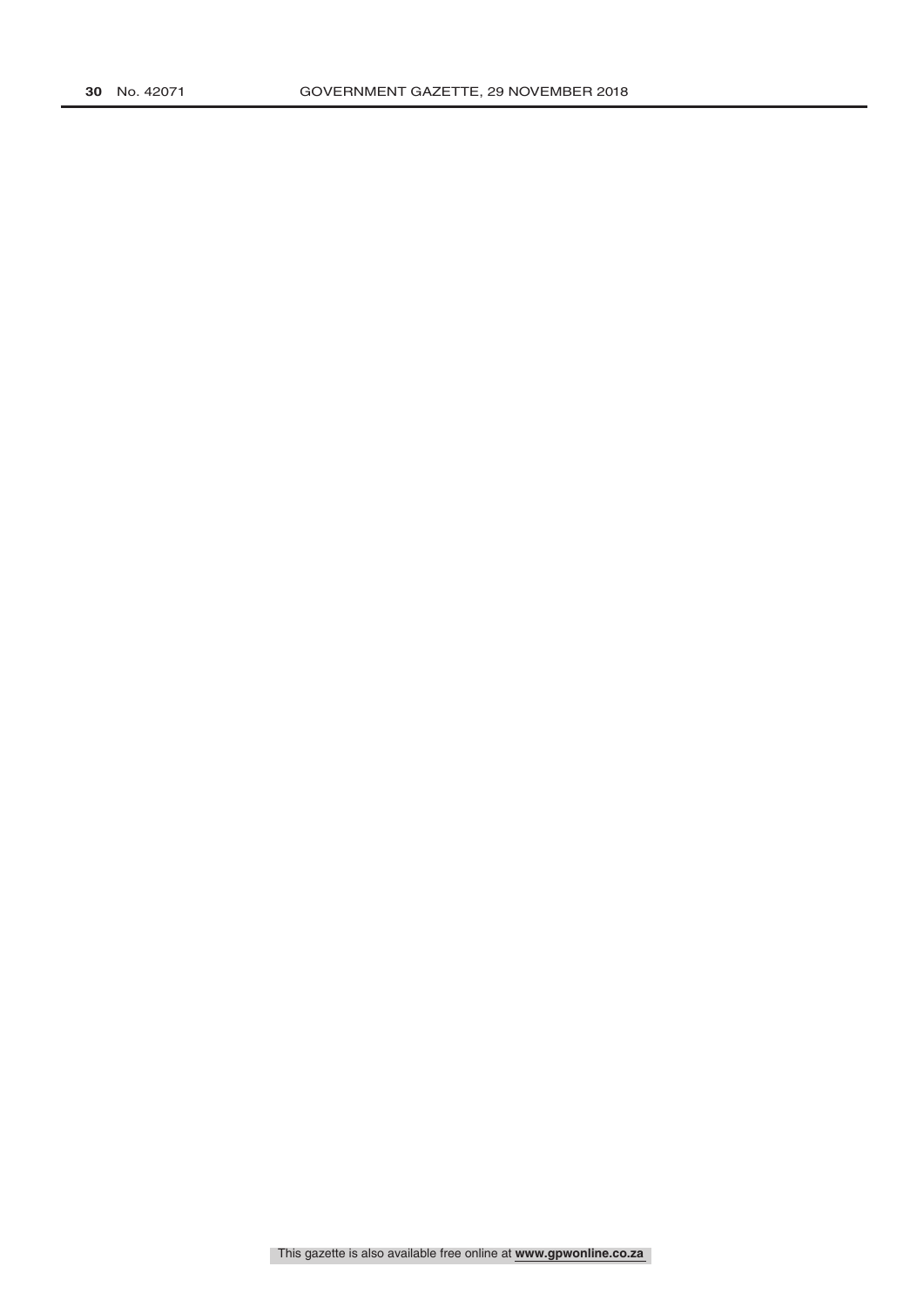# *Warning!!!*

# **To all** *suppliers and potential suppliers* **of goods to the Government Printing Works**

The Government Printing Works would like to warn members of the public against an organised syndicate(s) scamming unsuspecting members of the public and claiming to act on behalf of the Government Printing Works.

One of the ways in which the syndicate operates is by requesting quotations for various goods and services on a quotation form with the logo of the Government Printing Works. Once the official order is placed the syndicate requesting upfront payment before delivery will take place. Once the upfront payment is done the syndicate do not deliver the goods and service provider then expect payment from Government Printing Works.

Government Printing Works condemns such illegal activities and encourages service providers to confirm the legitimacy of purchase orders with GPW SCM, prior to processing and delivery of goods.

To confirm the legitimacy of purchase orders, please contact:

Anna-Marie du Toit (012) 748-6292 (Anna-Marie.DuToit@gpw.gov.za) and

Siraj Rizvi (012) 748-6380 (Siraj. Rizvi@gpw.gov.za)